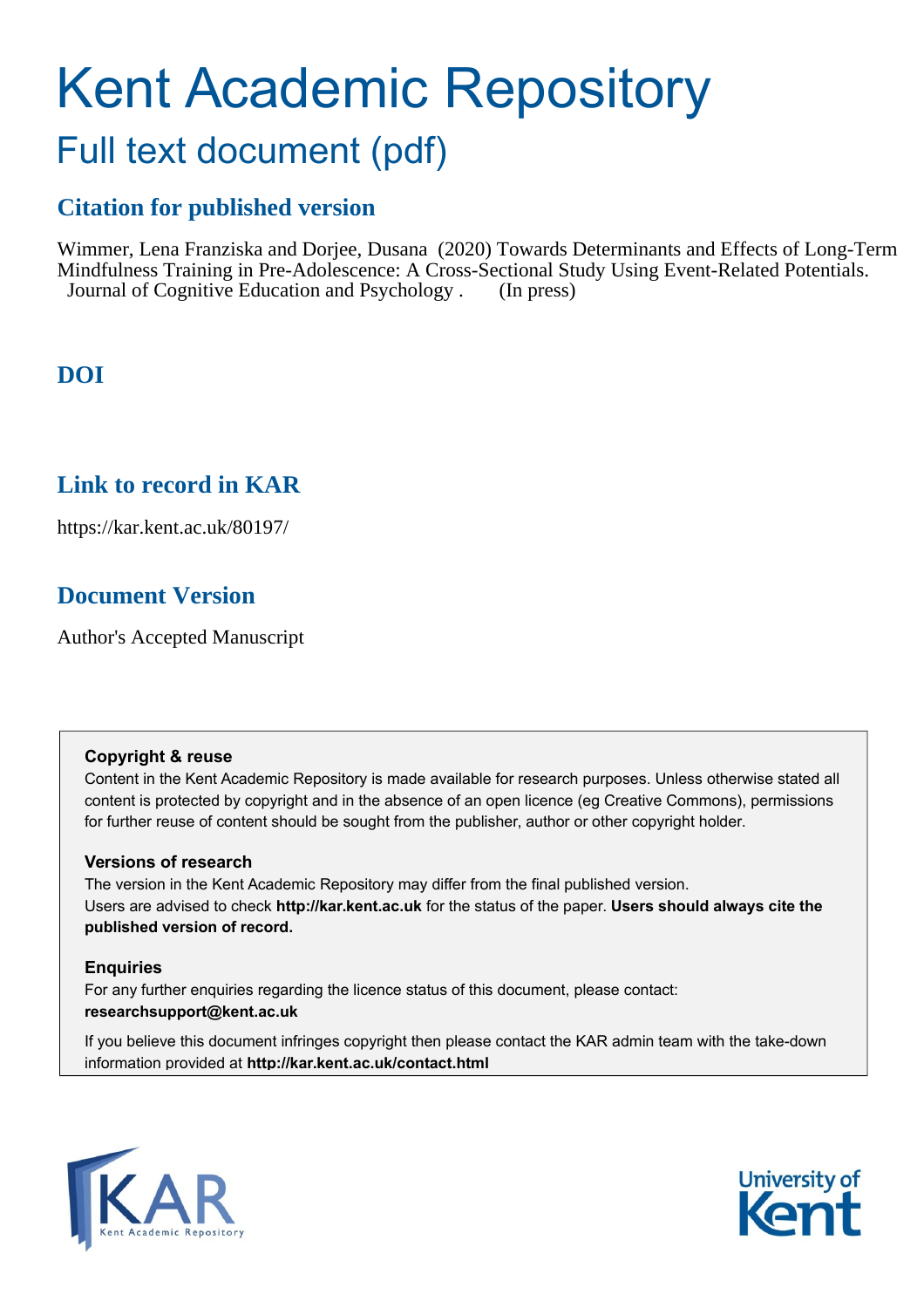Towards Determinants and Effects of Long-Term Mindfulness Training in Pre-Adolescence: A Cross-Sectional Study Using Event-Related Potentials

### Abstract

The present study presents the first attempt at investigating long-term mindfulness training in pre-adolescence, adopting an integrative neurodevelopmental approach. Pupils with an established mindfulness practice  $(n=33)$  were compared with mindfulness-Frame Readers (n=33) or a controller pupils (n=20) on dispositional mindfulness (needed vhether increased vell-being mindfulness (Fig.  $\mu$ ), were compared with an established mindfulness practice (n=33) were compared wit emotion regulation, and well-being. We also investigated whether increased well-being in mindfulness-experienced pre-adolescents would be mediated by EF and emotion regulation. Moderating influences of the amount and enjoyment of mindfulness training were considered as well. Self-report questionnaires measured dispositional mindfulness and well-being. Parents assessed their child's emotion-regulation using the Emotion Regulation Checklist (ERC). Performance in a Continuous Performance Task and simultaneously recorded ERPs - Cue-P3, CNV, Nogo-N2, Nogo-P3 – indexed EF. Interestingly, the two groups of pupils did with an established mindfulness practice ( $n=33$ ) were compared with mindfulness-<br>inexperienced pupils ( $n=20$ ) on dispositional mindfulness, executive functioning (EF),<br>emotion regulation, and well-being. We also investi experienced group demonstrated superior EF in terms of response inhibition, but inferior EF in terms of cue processing. Although the ERC negativity/lability subscale revealed an advantage for the mindfulness-experienced group, no group differences were observed for the ERC emotion regulation subscale or well-being. Mediation analysis results did not support the assumption that mindfulness training leads to increased well-being via improvements in EF and emotion regulation. While outcomes were not moderated by amount of mindfulness practice, enjoying mindfulness was negatively associated with indicators of well-being and EF.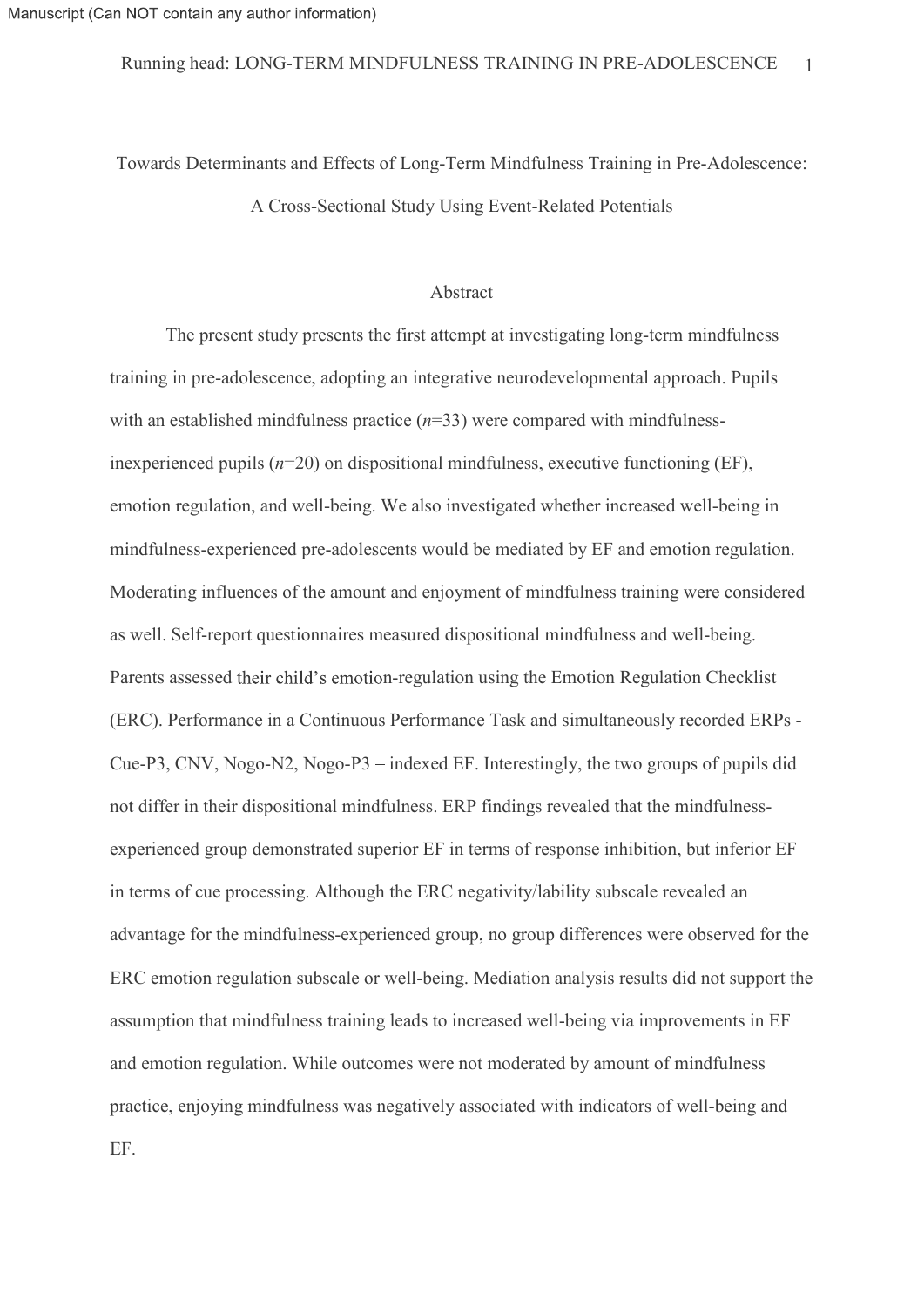Xeywords: mindfulness; children; executive function; well-being; event-related<br>al; neuroscience potential; neuroscience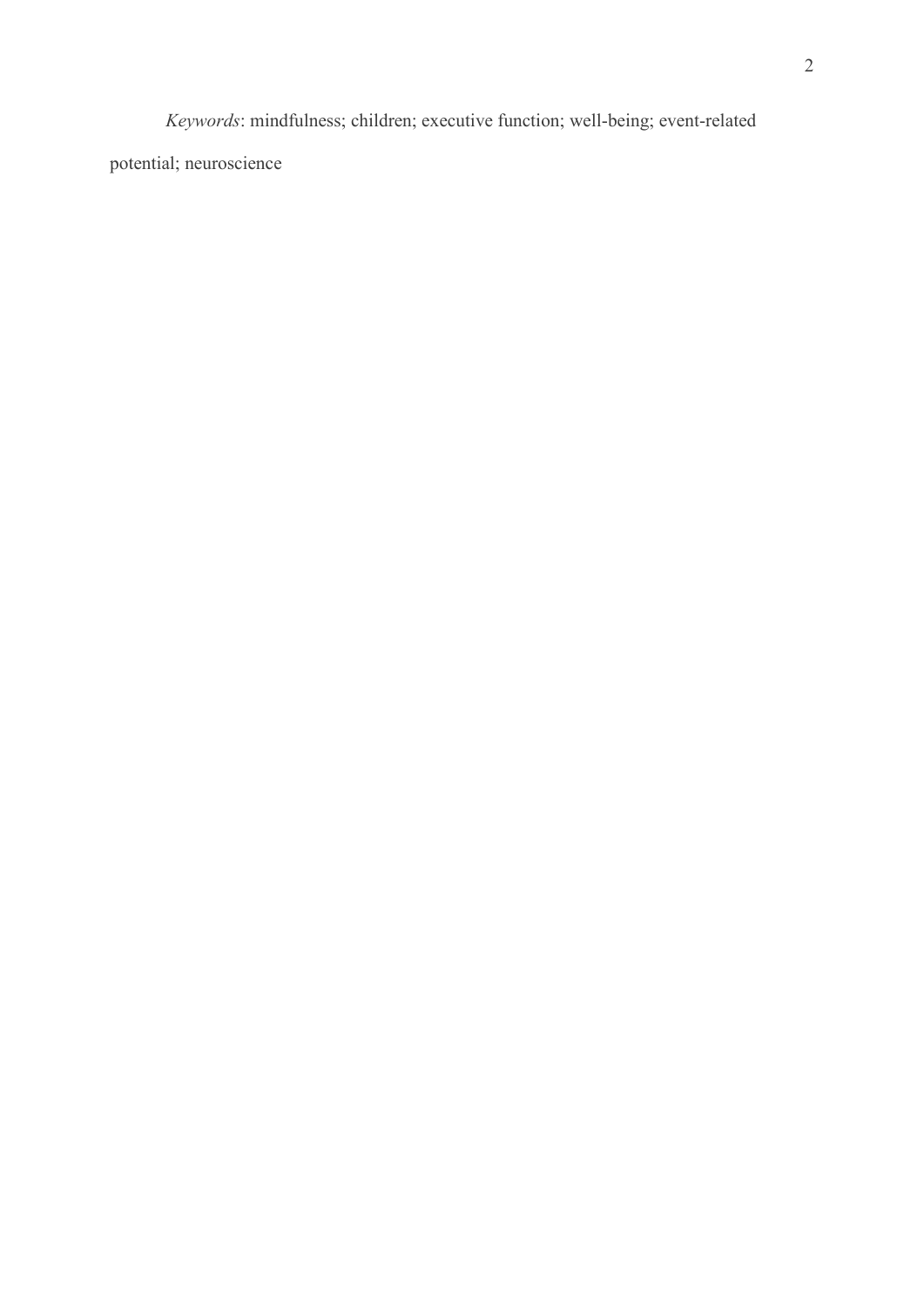### Introduction

An increasing number of investigations into mindfulness-based interventions (MBIs) has demonstrated that these programs can improve a wide range of outcomes in adults, **including** Man increasing number of investigations into mindfulness-based interventions (MBIs)<br>has demonstrated that these programs can improve a wide range of outcomes in adults,<br>including well-being (e.g., Khoury, Sharm **Introduction**<br>
An increasing number of investigations into mindfulness-based interventions (MBIs)<br>
has demonstrated that these programs can improve a wide range of outcomes in adults,<br>
including well-being (e.g., Khoury, **Introduction**<br>
An increasing number of investigations into mindfulness-based interventions (MBIs)<br>
has demonstrated that these programs can improve a wide range of outcomes in adults,<br>
including well-being (e.g., Khoury, from non-judgmental present-moment attention focus (Kabat-Zinn, 2003). Mindfulness can be Total MBIS, and the measured that these programs can improve a wide range of outcomes in adults,<br>the during well-being (e.g., Khoury, Sharma, Rush, & Fournier, 2015) and sub-components of<br>eognition (e.g., Kissane, & Meadow **Introduction**<br>
An increasing number of investigations into mindfulness-based interver<br>
has demonstrated that these programs can improve a wide range of outcomes in<br>
including well-being (e.g., Khoury, Sharma, Rush, & Four

Given the encouraging evidence base in adults, MBIs were adapted for children and adolescents, mostly in school settings (Kaunhoven & Dorjee, 2017).

The proposed benefits for children and adolescents include enhancement of core selfregulatory capacities such as executive function (EF), and emotion regulation (Jensen, 2014; Schonert-Reichl et al., 2015). These capacities are not only regarded as vital for academic success (Dunning et al., 2019), but are also expected to promote holistic development of the individual (Rempel, 2012). In addition, MBIs have been considered universal prevention programs in the sense that they have the potential to build resilience (an overlapping construct with the capacities of EF and emotion regulation) in view of rising stress levels and mental health challenges for youth (Carsley, Khoury, & Heath, 2018; Greenberg & Harris, 2012; Rempel, 2012; Renshaw & Cook, 2017).

MBIs can be effective in young people, due to their receptivity (Rempel, 2012) and documented longer-term effectiveness of early interventions targeting EF (Diamond & Ling, 2016; Takacs & Kassai, 2019).Within childhood and adolescence, pre-adolescence has been suggested as a particularly susceptive period for the benefits of MBIs, since the brain regions underlying self-regulation, a main target of MBIs, are especially malleable during this stage of life (Kaunhoven & Dorjee, 2017). Another advantage of practicing mindfulness during pre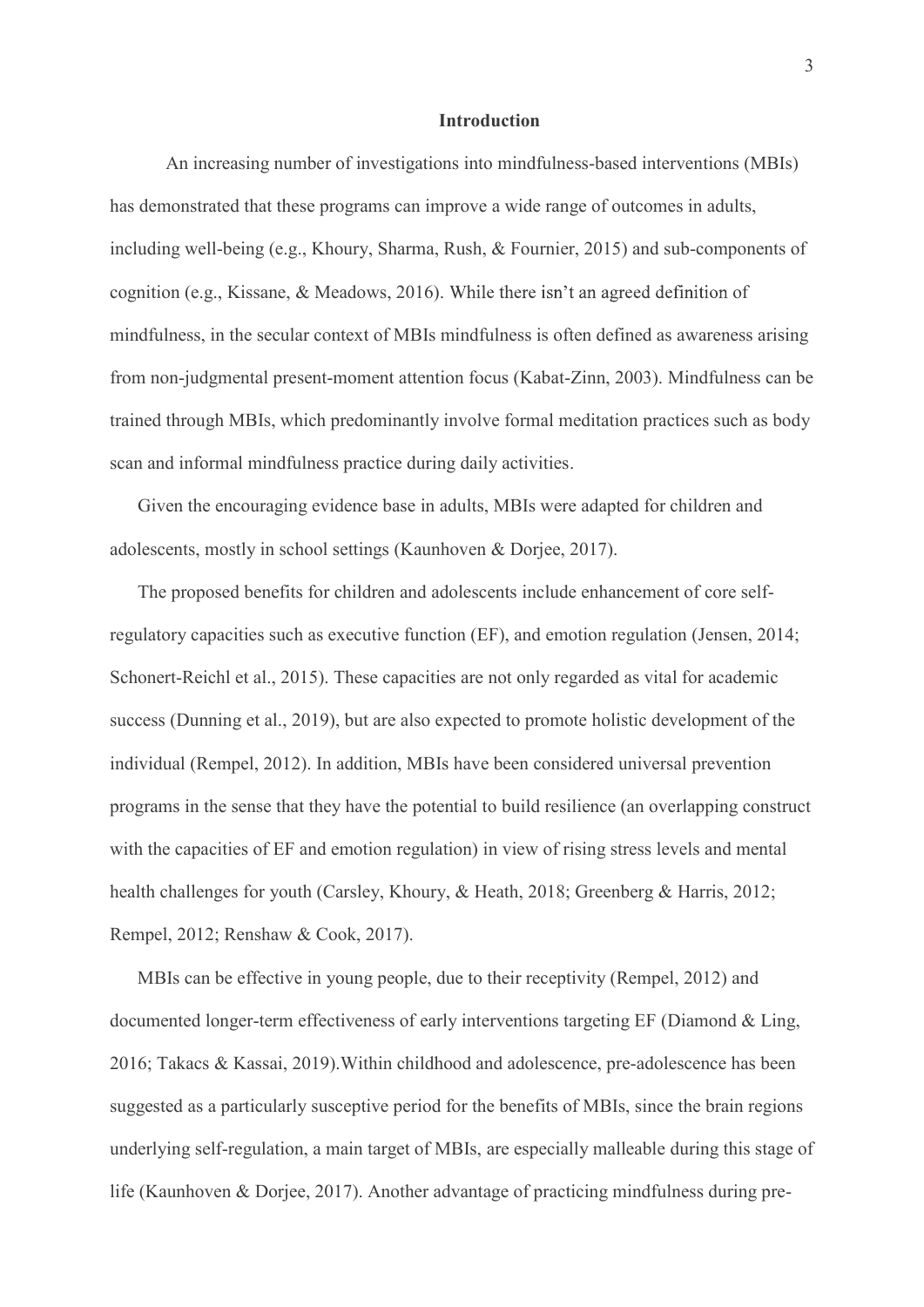adolescence is that learners can acquire effective coping skills before the onset of adolescence, when mental health difficulties often increase to a considerable degree (Dunning et al., 2019).

Although the number of empirical studies that investigated the effectiveness of MBIs in children and adolescents is still lagging behind the evidence base for adults, it is has been growing so fast that several meta-analyses have been conducted over the last decade (Carsley 4<br>adolescence is that learners can acquire effective coping skills before the onset of<br>adolescence, when mental health difficulties often increase to a considerable degree (Dunning<br>et al., 2019).<br>Although the number of emp 4<br>adolescence, when mental health difficulties often increase to a considerable degree (Dunning<br>ct al., 2019).<br>Although the number of empirical studies that investigated the effectiveness of MBIs in<br>children and adolescent 4<br>
4<br>
adolescence, when mental health difficulties often increase to a considerable degree (Dunning<br>
et al., 2019).<br>
Although the number of empirical studies that investigated the effectiveness of MBIs in<br>
children and ado included and differences in categorization of indicators, the overarching findings are hard to adolescence, when mental health difficulties often increase to a considerable degree (Dunning<br>et al., 2019).<br>Although the number of empirical studies that investigated the effectiveness of MBIs in<br>children and adolescents et al., 2019).<br>
Although the number of empirical studies that investigated the effectiveness of MBIs in<br>
children and adolescents is still lagging behind the evidence base for adults, it is has been<br>
growing so fast that s anxiety/stress and negative behaviors. When only RCTs involving active control groups were considered, medium-size benefits emerged for mindfulness and depression, and small-size growing so fast that several meta-analyses have been conducted over the last decade (Carsley<br>et al., 2018; Dunning et al., 2019; Kallapiran, Koo, Kirubakaran, & Hancock, 2015; Klingbeil<br>et al., 2017; Maynard, Solis, Miller et al., 2018; Dunning et al., 2019; Kallapiran, Koo, Kirubakaran, & Hancock, 2015; Klingbeil<br>et al., 2017; Maynard, Solis, Miller, & Brendel, 2017; Zenner, Herrnleben-Kurz, & Walach,<br>2014; Zoogman, Goldberg, Hoyt, & Miller more studies looking at adolescents than pre-adolescents. synthesize. The most recent meta-analysis restricted to randomized controlled trials (RCTs)<br>(Dunning et al., 2019) reported small-size benefits on mindfulness, EF, attention, depression,<br>anxiety/stress and negative behavio

As a next step, mechanisms of action should be investigated, especially possible neurodevelopmental factors to more fully understand how mindfulness training interacts with 2015; Sanger & Dorjee, 2015). According to the School-Based Meditation Model (Waters, Barsky, Ridd, & Allen, 2015), (mindfulness) meditation positively impacts on academic success of pupils in terms of well-being, social competence and academic achievement<sup>1</sup> by increasing pupils' cognitive functioning including attention, learning and memory, and by In children and young people. Notably, there have been<br>an pre-adolescents.<br>On should be investigated, especially possible<br>Illy understand how mindfulness training interacts with<br>ort implementation in education (e.g., Kalla more studies looking at adolescents than pre-adolescents.<br>As a next step, mechanisms of action should be investigated, especially possible<br>neurodevelopmental factors to more fully understand how mindfulness training intera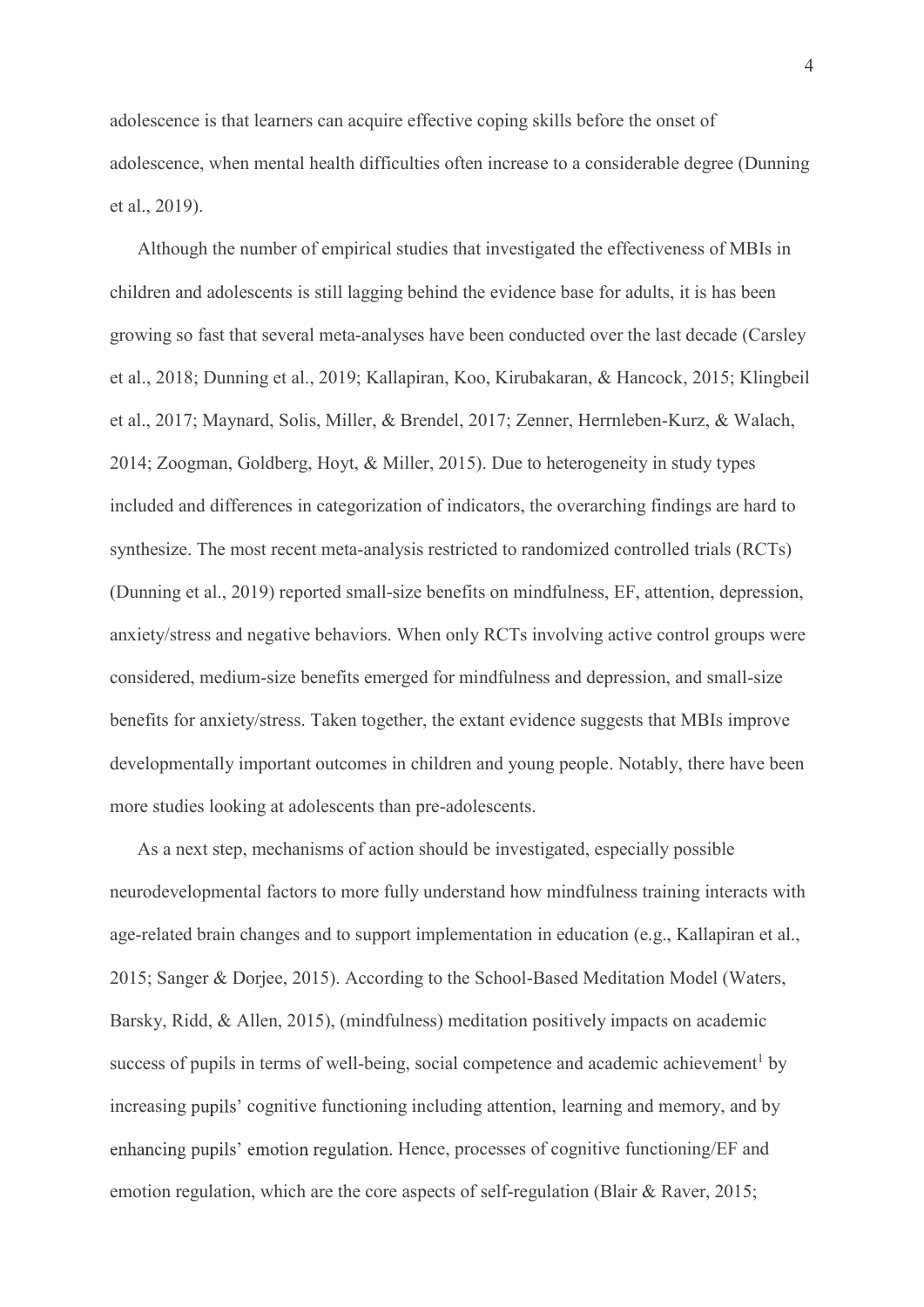5<br>Kaunhoven & Dorjee, 2017), are considered central to bringing about mindfulness-based<br>benefits in pupils. This resonates with other proposals regarding underlying developmental<br>mechanisms of mindfulness (e.g., Greenberg benefits in pupils. This resonates with other proposals regarding underlying developmental mechanisms of mindfulness (e.g., Greenberg & Harris, 2012; Frank, Jennings, & Greenberg, 2013; Schonert-Reichl et al., 2015).

Importantly, the processes of EF and emotion regulation overlap in the function and neural underpinnings (Ochsner & Gross, 2005). In many situations emotions and other cognitive processes compete for limited attentional resources. If mindfulness training improves attention regulation, this could free up attentional capacities needed for emotion regulation and therefore contribute to improved emotion regulation (Sanger & Dorjee, 2015). MBIs also develop specific emotion regulation strategies (Kaunhoven & Dorjee, 2017) such as reduced reactivity to disturbing emotions (Chambers, Gullone, & Allen, 2009). Mindful emotion regulation seems to be especially effective in children and adolescents, because it is less effortful than other top-down strategies of emotion regulation such as reappraisal (Keng, Robins, Smoski, Dagenbach, & Leary, 2013). Indeed, (pre-)adolescents' more effortful topdown strategies of self-regulation are typically relatively poor due to immaturity of the prefrontal cortex (Kaunhoven & Dorjee, 2017; Sanger & Dorjee, 2015).

Another underexplored area in developmental research on mindfulness are moderating effects of practice, such as dosage and length, and participant characteristics (Rempel, 2012; Renshaw & Cook, 2017). Findings regarding dosage and length of practice have been inconsistent. For instance, in the above mentioned meta-analysis of Dunning and colleagues (2019), total training hours at school significantly moderated reductions in negative behaviour, whereas no moderating effect of training duration emerged when analyses were restricted to RCTs with active control groups. Future attempts to identify effects of dosage/length should include not only mindfulness practices at schools, but also at home, since homework is considered an integral part of MBIs (Baer & Krietemeyer, 2006). Important client characteristics that deserve investigation are motivational factors, such as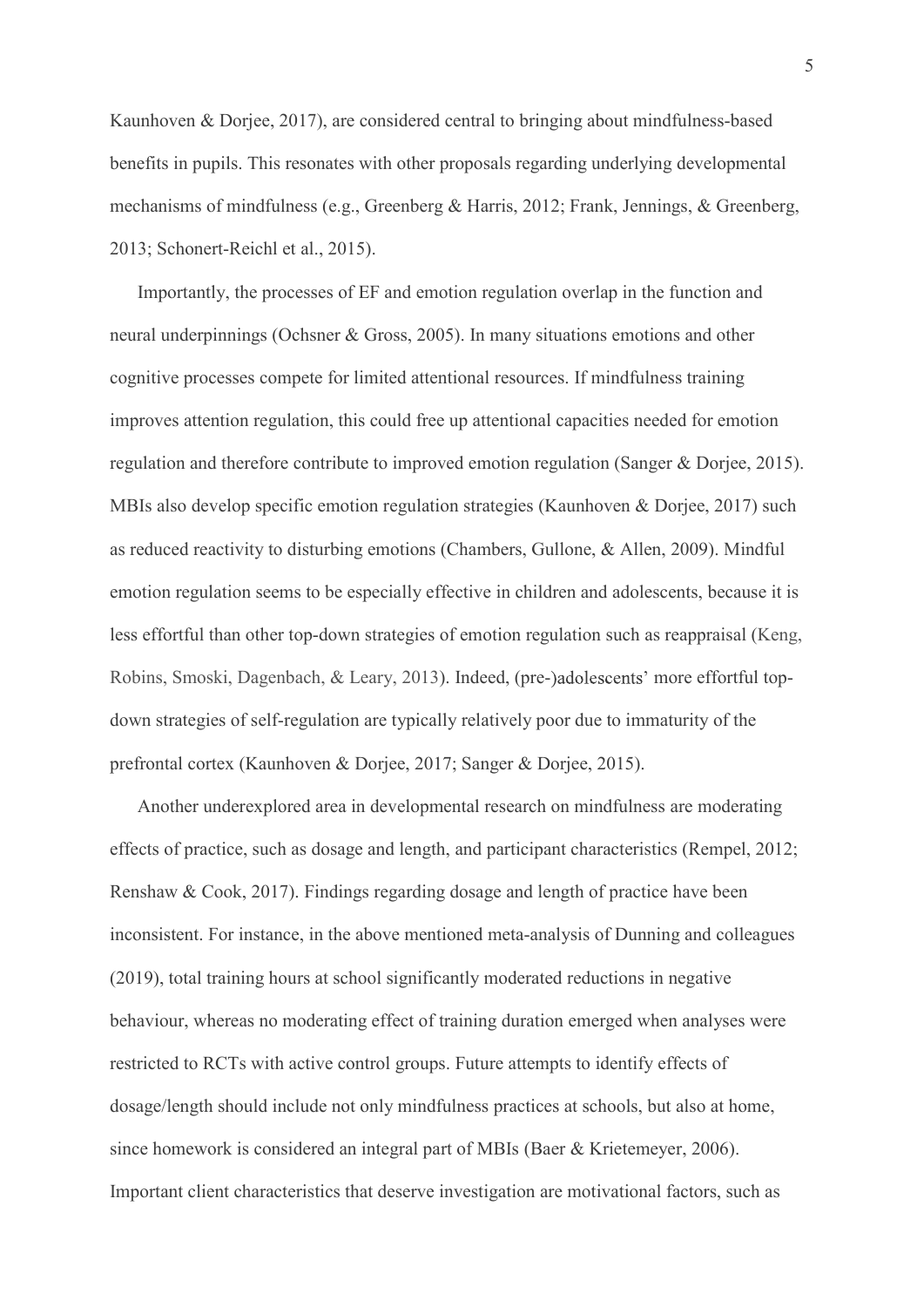practice intention and (dis-)liking of mindfulness, especially for school-based MBIs (Jensen, 2014). In adults, attending a MBI is typically a deliberate choice, so that adult mindfulness practitioners are usually intrinsically motivated. When MBIs are offered in school settings as universal interventions in regular lessons overall intrinsic motivation is likely reduced. Understanding the influence of motivational factors of child/adolescent mindfulness practitioners could inform adaptation and implementation of MBIs.

A promising but so far unrealized approach to examine both mechanisms of actions and moderating factors is to look at effects of long-term mindfulness practice in children/adolescents (e.g. Frank, Jennings, & Greenberg, 2013; Rempel, 2012). In the adult practice intention and (dis-)liking of mindfulness, especially for school-based MBIs (Jensen, 2014). In adults, attending a MBI is typically a deliberate choice, so that adult mindfulness practitioners are usually intrinsi 2014). In adults, attending a MBI is typically a deliberate choice, so that adult mindfulness<br>practitioners are usually intrinsically motivated. When MBIs are offered in school settings as<br>universal interventions in regula practitioners are usually intrinsically motivated. When MBIs are offered in school settings as<br>universal interventions in regular lessons overall intrinsic motivation is likely reduced.<br>Understanding the influence of motiv universal interventions in regular lessons overall intrinsic motivation is likely reduced.<br>Understanding the influence of motivational factors of child/adolescent mindfulness<br>practitioners could inform adaptation and imple Understanding the influence of motivational factors of child/adolescent mindfulness<br>practitioners could inform adaptation and implementation of MBIs.<br>A promising but so far unrealized approach to examine both mechanisms of practitioners could inform adaptation and implementation of MBIs.<br>
A promising but so far unrealized approach to examine both mechanisms of actions and<br>
moderating factors is to look at effects of long-term mindfulness pra A promising but so far unrealized approach to examine both mechanisms of actions and<br>moderating factors is to look at effects of long-term mindfulness practice in<br>children/adolescents (e.g. Frank, Jennings, & Greenberg, 20

### The present study

In this paper, we present the first attempt at investigating long-term mindfulness practice in pre-adolescents in terms of effects, mechanisms of action and moderating influence of practice from neuroscience perspective. In a cross-sectional design, we compared mindfulness-experienced with mindfulness-inexperienced pre-adolescents (MG vs CG) on dispositional mindfulness, EF, emotion regulation, and well-being. We follo+wed an should be combined with the integrative neurodevelopmental framework (Kaunhoven &<br>Dorjee, 2017) – this framework links self-report and other-report assessments with<br>evaluations of neurocognitive markers of self-regulation with behavioral performance in a cognitive task, a Continuous Performance Task of the AX type (AX-CPT; van Leeuwen et al., 1998), and event related potentials (ERPs). The AX-CPT is a computerized task following a 2 stimuli Go/NoGo paradigm and has frequently been used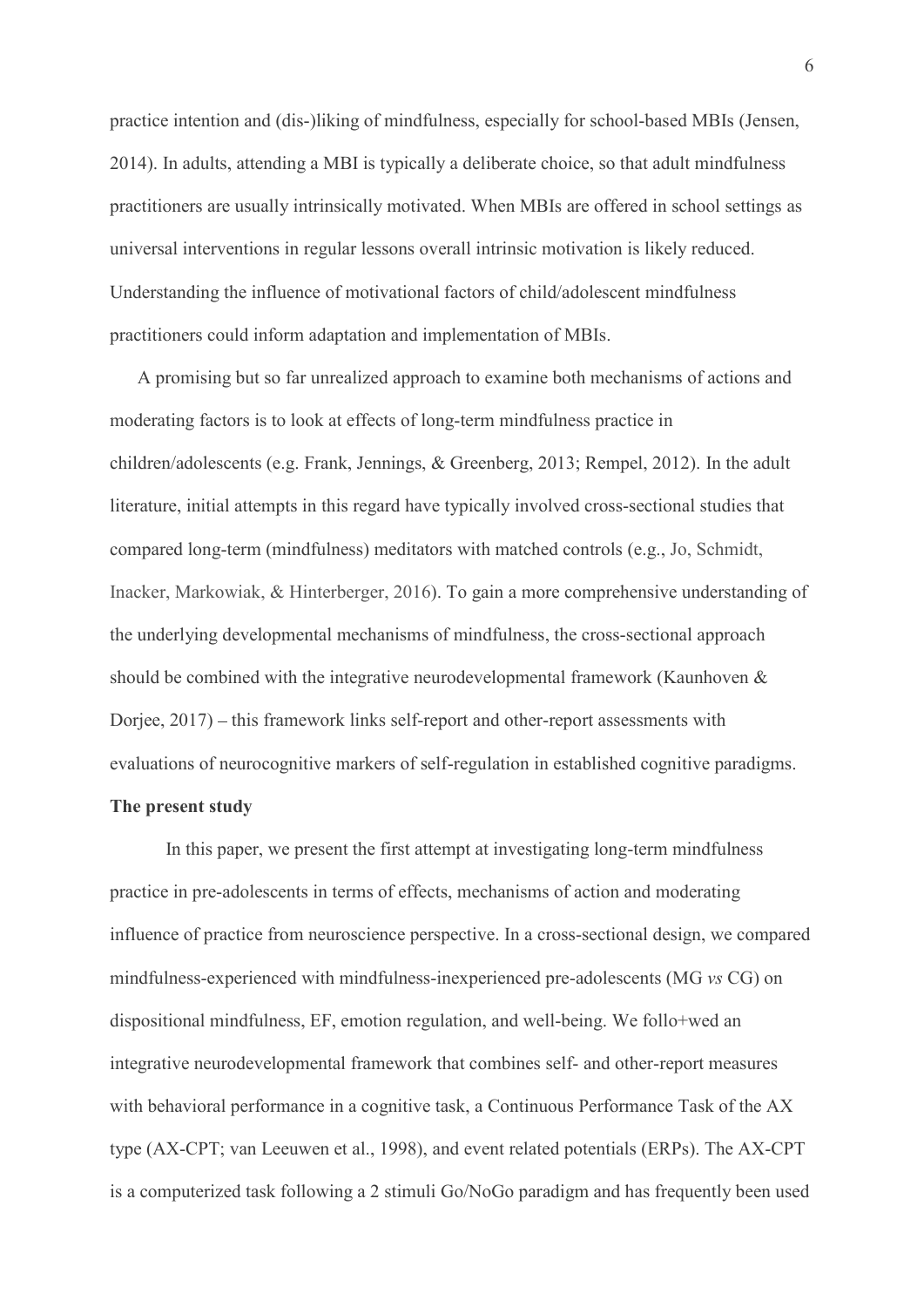to assess several cognitive and underlying neural processes relevant to EF (Braver & Barch,  $2002$ ). Three types of stimuli appear – cue, target, and distractor – in the following trial types: Go trials (cue followed by target) requiring a button press, NoGo trials (cue followed by 7<br>to assess several cognitive and underlying neural processes relevant to EF (Braver & Barch,<br>2002). Three types of stimuli appear – cue, target, and distractor – in the following trial types:<br>Go trials (cue followed by ta target) which can be neglected. <sup>7</sup><br>to assess several cognitive and underlying neural processes relevant to EF (Braver & Barch,<br>2002). Three types of stimuli appear – cue, target, and distractor – in the following trial types:<br>Go trials (cue followed by

In the AX-CPT, indicators of behavioral performance based on accuracy and reaction <sup>7</sup><br>
to assess several eognitive and underlying neural processes relevant to EF (Braver & Barch,<br>
2002). Three types of stimuli appear – eue, target, and distractor – in the following trial types:<br>
Go trials (eue followed One of the ERP components locked to the  $1<sup>st</sup>$  stimulus of a trial is the Cue-P3 - a positive peak between 300 and 600ms after stimulus onset. The Cue-P3 can index cue utilization 2002). Three types of stimuli appear – cue, target, and distractor – in the following trial types:<br>
Go trials (cue followed by target) requiring a button press, NoGo trials (cue followed by<br>
distractor) requiring inhibitio Go trials (cue followed by target) requiring a button press, NoGo trials (cue followed by<br>distractor) requiring inhibition of button presses, and Ignore trials (distractor followed by<br>target) which can be neglected.<br>In th suggest that a less positive Cue-P3 amplitude mirrors advantageous development of cue utilization. However, atypically developing children also tend to demonstrate a less positive Cue-P3 amplitude (Spronk, Jonkman, & Kemner, 2008; Tye et al., 2014) and prolonged Cue-P3 latency (Tsai, Pan, Cherng, Hsu, & Chiu, 2009) when compared with typically developing to the 1<sup>st</sup> stimulus of a trial and two ERP components are locked to the 2<sup>nd</sup> stimulus of a trial.<br>One of the ERP components locked to the 1<sup>st</sup> stimulus of a trial is the Cue-P3 - a positive peak<br>between 300 and 600ms a One of the ERP components locked to the 1<sup>st</sup> stimulus of a trial is the Cue-P3 - a positive peak<br>between 300 and 600ms after stimulus onset. The Cue-P3 can index cue utilization<br>(Hämmerer, Li, Müller, & Lindenberger, 2010 positive amplitude of this ERP component has been observed than in adults. This would<br>suggest that a less positive Cue-P3 amplitude mirrors advantageous development of cue<br>trilization. However, atypically developing childr

The other ERP component that is locked to the  $1<sup>st</sup>$  stimulus of a trial is the contingent negative variation (CNV), a negative broad ramp-shaped component appearing between 1100 (Kononowicz & Penney, 2016). When compared to adults, children's CNV is typically less negative in amplitude (Hämmerer et al., 2010; Jonkman, 2006), which suggests that more negative CNV amplitude in pre-adolescents indicates advantageous levels of resource optimization.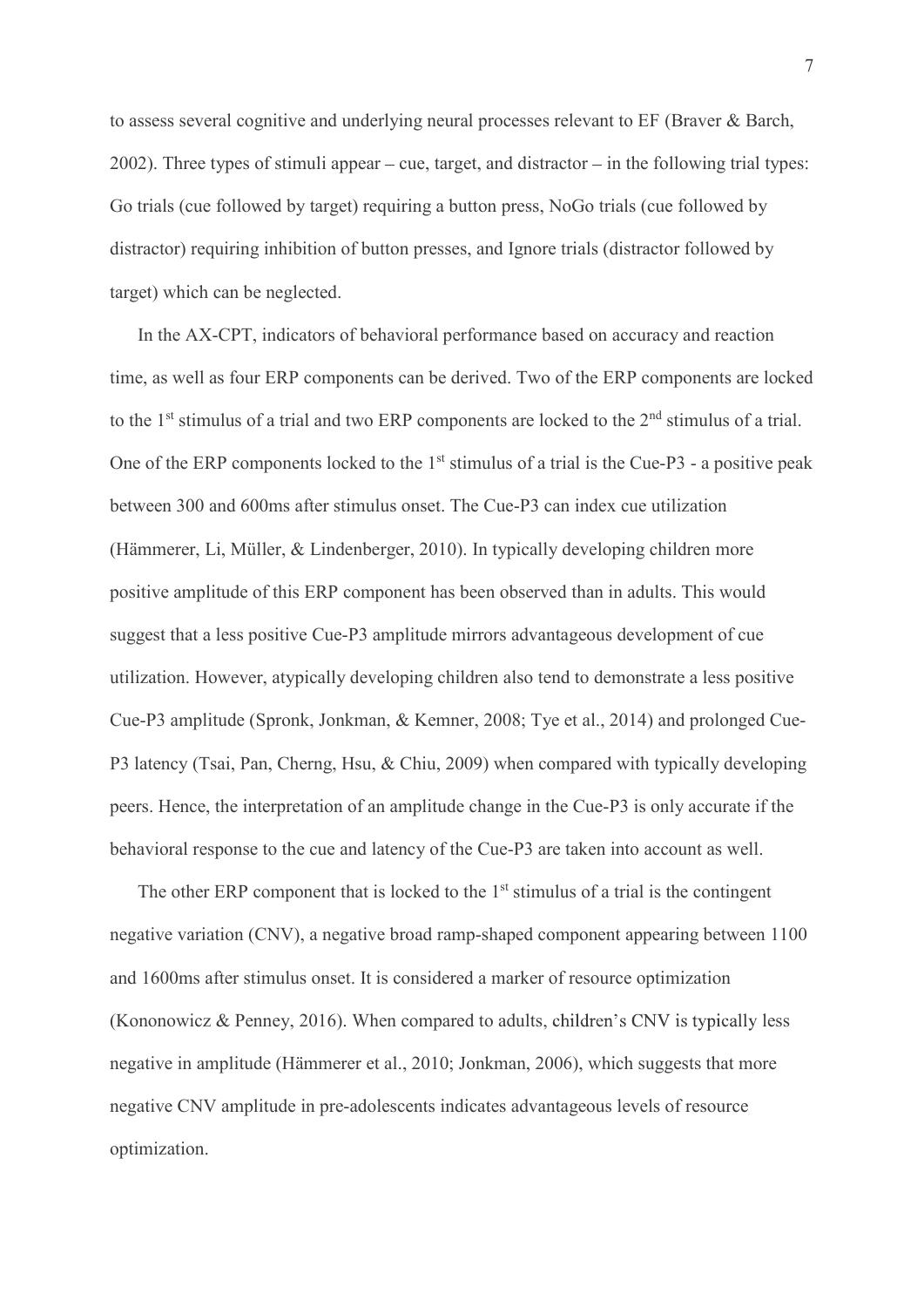The Nogo-N2, a negative deflection occurring 200 to 300ms after the imperative stimulus, <sup>8</sup><br>The Nogo-N2, a negative deflection occurring 200 to 300ms after the imperative stimulus,<br>is one of the ERP components locked to the second stimulus of an AX-CPT trial. It is related<br>to conflict processing (Groom & Crag 8<br>The Nogo-N2, a negative deflection occurring 200 to 300ms after the imperative stimulus,<br>is one of the ERP components locked to the second stimulus of an AX-CPT trial. It is related<br>to conflict processing (Groom & Cragg, amplitude has consistently been found to decrease in negativity between childhood and adulthood (Hämmerer et al., 2010; Jonkman, Lansbergen, & Stauder, 2003; Jonkman, 2006; Lamm, Zelazo, & Lewis, 2006; meta-analysis: Hoyniak, 2017), which has been assumed to reflect improvements in EF (Lamm et al., 2006). <sup>8</sup><br>
The Nogo-N2, a negative deflection occurring 200 to 300ms after the imperative stimulus,<br>
one of the ERP components locked to the second stimulus of an AX-CPT trial. It is related<br>
conflict processing (Groom & Cragg,

The second ERP component that is locked to the second stimulus of a trial is the Nogo-P3 inhibition (e.g., Groom & Cragg, 2015; Spronk et al., 2008). The Nogo-P3 amplitude becomes more positive from childhood to early adulthood (Jonkman, 2006), suggesting development of more proficient response inhibition also indicated by shorter Nogo-P3 latency (Duan et al., 2009; Liu, Xiao, Shi, & Zhao, 2011). 1. The component Scotter and Scotter and Scotter and Scotter improvements in EF (Lamm et al., 2006).<br>The second ERP component that is locked to the second stimulus of a trial is the Nogo-P3<br>prominent positive deflection be The second ERP component that is locked to the second stimulus of a trial is the Nogo-P3<br>prominent positive deflection between 300 to 500ms post stimulus indexing response<br>bition (e.g., Groom & Cragg, 2015; Spronk et al.,

The following hypotheses were tested:

- regulation, and well-being.
- In addition, the following research question was explored:

Are dispositional mindfulness, EF, emotion regulation, and well-being affected by the amount and enjoyment of mindfulness practice, if so, what is the direction of the influence?

### Material and Methods

The study was approved by the Ethics Committee in the School of Psychology at Bangor University, prior to study commencement.

### **Participants**

regulation, and well-being.<br>
2. Increased well-being in MG is mediated by enhanced EF and emotion regulation.<br>
ddition, the following research question was explored:<br>
dispositional mindfulness, EF, emotion regulation, and with an established mindfulness curriculum, and  $n=20$  from a school without any previous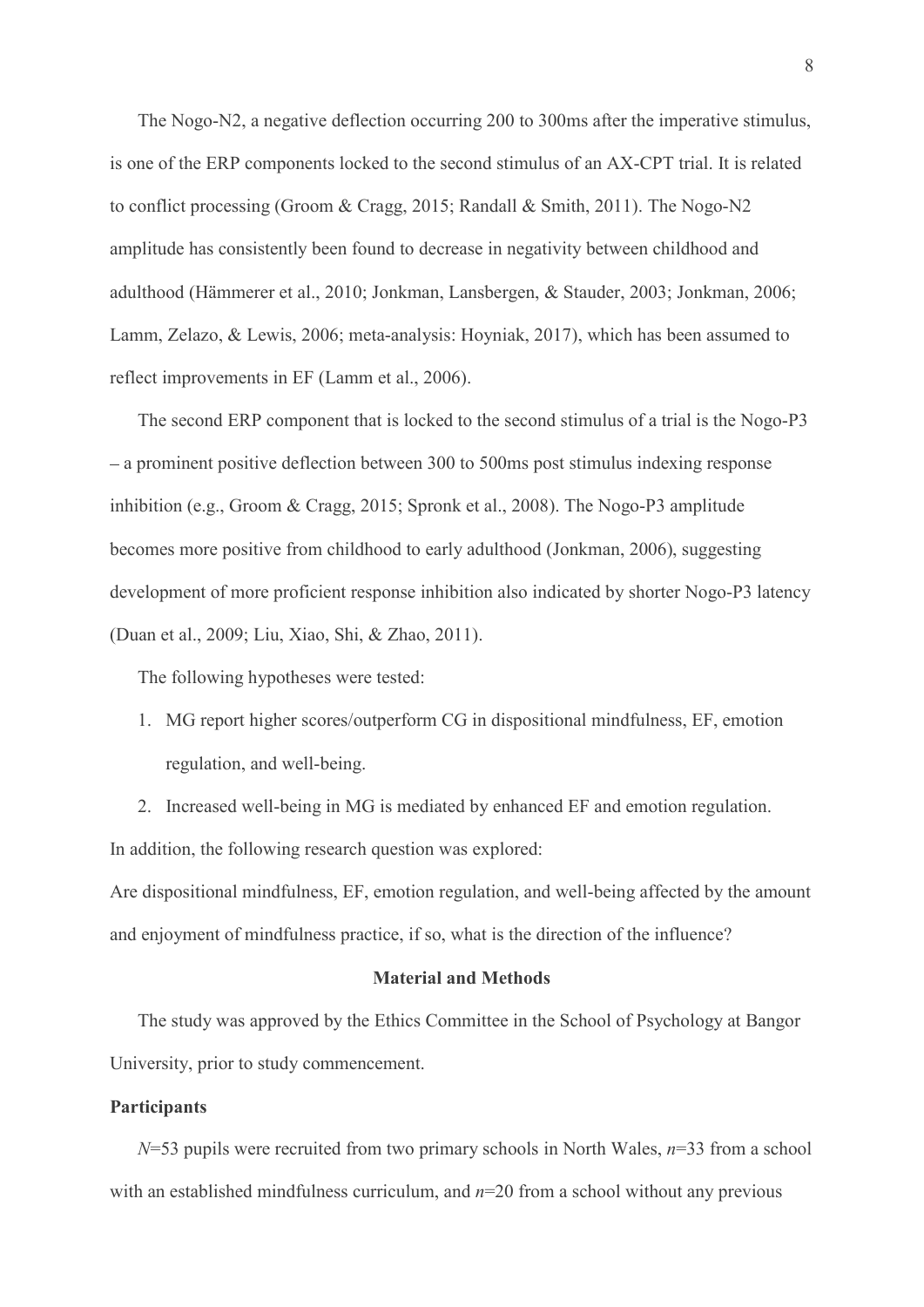experience with mindfulness. To the best of our knowledge, the former school has an ongoing commitment to teach mindfulness for several years. After an initial invitation to carry out research on this long-term implementation of mindfulness, the headmaster of this school expressed interest to participate. Next, all primary schools within reach (i.e., within a distance of 30 miles from Bangor University) that had not received mindfulness instruction were invited to participate. The latter school was the only one interested in being part of the study. Subsequently, parents and children were invited via information letters distributed at the two schools. Sample characteristics are displayed in Table 1. None of the participants had a brain geommitment to teach mindfulness. To the best of our knowledge, the former school has an ongoing commitment to teach mindfulness for several years. After an initial invitation to carry out research on this long-term imple Self-report questionnaires were completed by all 53 children. Fifty-one children (32 from the commitment to teach mindfulness for several years. After an initial invitation to carry out<br>research on this long-term implementation of mindfulness, the headmaster of this school<br>expressed interest to participate. Next, a research on this long-term implementation of mindfulness, the headmaster of this school<br>expressed interest to participate. Next, all primary schools within reach (i.e., within a distance<br>of 30 miles from Bangor University) expressed interest to participate. Next, all primary schools within reach (i.e., within a distance<br>of 30 miles from Bangor University) that had not received mindfulness instruction were<br>invited to participate. The latter s mindfulness school, 9 from the control school).

Parents gave written consent for themselves and their children to participate in the study. In addition, children were asked for oral consent on the day of assessment. Data were collected only if both parents and children had given their consent. Children received a small gift, such as a pencil, at the end of the testing session.

### Mindfulness training

 MG practiced Paws b curriculum<sup>2</sup> developed by Sarah Silverton, Tabitha Sawyer, and Rhian Roxburgh in collaboration with the Mindfulness in Schools Project EEG recording. Other-report questionnaire was returned by 24 parents (15 from the<br>mindfulness school, 9 from the control school).<br>Parents gave written consent for themselves and their children to participate in the study.<br> implementation with children aged 7 -11. The curriculum comprises of approximately 360 Parents gave written consent for themselves and their children to participate in the study.<br>In addition, children were asked for oral consent on the day of assessment. Data were<br>collected only if both parents and children grouped into pairs of six double, 60-minute sessions. Each of the twelve lessons aims to teach collected only if both parents and children had given their consent. Children received a small gift, such as a pencil, at the end of the testing session.<br> **Mindfulness training**<br>
MG practiced Paws b curriculum<sup>2</sup> developed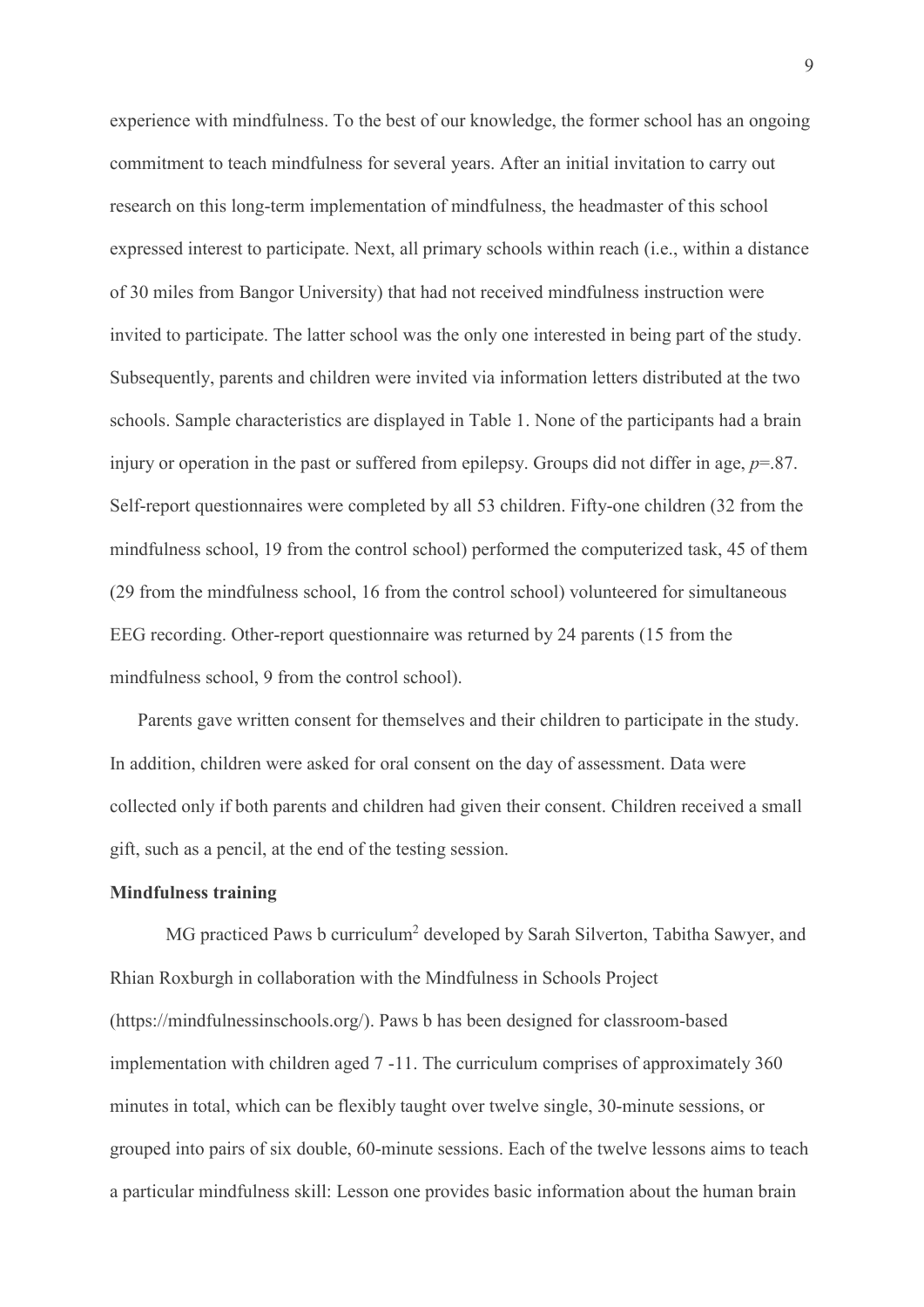and how mindfulness training can change the brain. Lesson two shows how we can concentrate and make helpful choices using mindfulness. In lesson three, children experience how they can broaden and narrow their attentional focus with a mindful attitude. Lesson four is about the application of mindfulness in everyday situations. In lesson five pupils learn about the nature of dynamic changes in our mental and bodily states. Lesson six teaches how mindful attention can help us stabilize our mind and body. Lesson seven explores how we tend to cope in challenging situations. In lesson eight children learn how mindfulness can help them nurture their well-being. Lesson nine is about the power of thoughts and the habits of our minds. Lesson ten teaches how the mind is connected to emotions, behavior, and bodily and how mindfulness training can change the brain. Lesson two shows how we can<br>concentrate and make helpful choices using mindfulness. In lesson three, children experience<br>how they can broaden and narrow their attentional eleven pupils learn how to mindfully take care of themselves and others. Lesson twelve is about how to cherish moments of joy and happiness. Further details about Paws b can be found online at https://mindfulnessinschools.org. mindful attention can help us stabilize our mind and body. Lesson seven explores how we<br>tend to cope in challenging situations. In lesson eight children learn how mindfulness can help<br>them nurture their well-being. Lesson teach to cope in challenging situations. In lesson eight children learn how mindfulness can help<br>them nurture their well-being. Lesson nine is about the power of thoughts and the habits of<br>our minds. Lesson ten teaches how

Schoolteachers in the respective school had received formal training in mindfulness and in teacher who had been teaching mindfulness for at least 12 years through a minimum of 36 mindfulness courses. Subsequently, teachers built up a regular personal mindfulness practice over a minimum of two months before they attended the Teach Paws b course involving three days of intensive training. Finally, teachers committed themselves to ongoing implementation of mindfulness teaching. Schoolteachers in the respective school had received formal training in mindfulness and in<br>Paws b instruction. Firstly, teachers completed an 8-week secular mindfulness course, such as<br>Mindfulness-Based Stress Reduction (M

In the school under investigation, Paws b lessons were integrated throughout the school lunchtime mindfulness sessions.

### **Measures**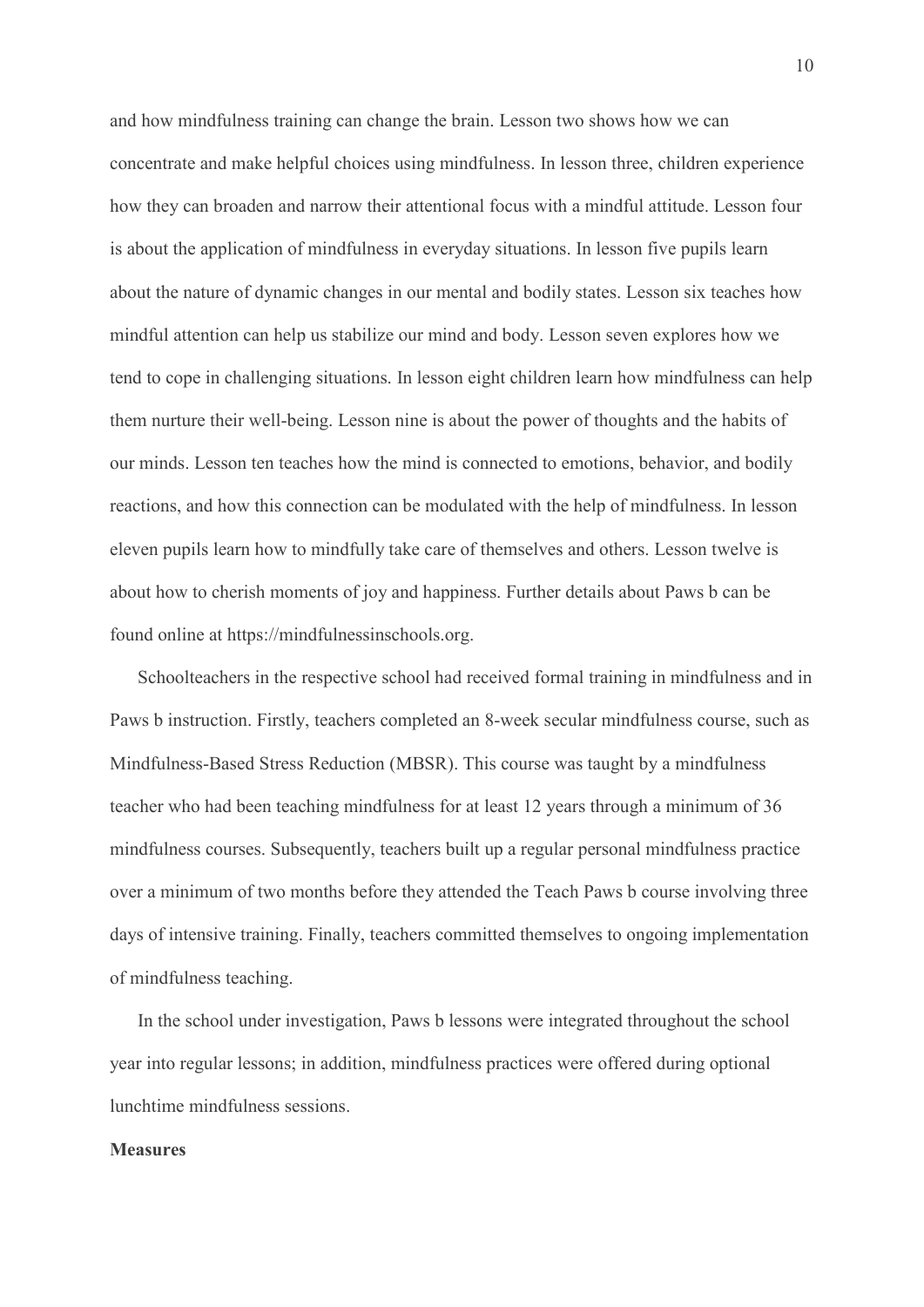Self-Report. Demographic information including age, gender, year at school, handedness, 11<br> **Self-Report.** Demographic information including age, gender, year at school, handedness,<br>
language skills and occurrence of brain injuries/epilepsy was collected by self-report<br>
questionnaire.<br>
In addition, MG answere questionnaire.

In addition, MG answered four questions related to their mindfulness practice. First, wear at school, handedness, practical said occurrence of brain injuries/epilepsy was collected by self-report stionnaire.<br>In addition, M participants were asked when they had first learnt about mindfulness (open answer). The next two questions inquired about practice frequency. On a 6-point Likert scale ranging from 0='never', 'about once a month', 'a few times in a month', 'about once a week', a few times in a week', to  $5$ = 'every day' pupils indicated how often they practiced mindfulness at school (question two) and at home (question three). Fourth, children rated enjoyment of practicing mindfulness on a 4-point scale with response options 'I don't like it at all', 'I mostly don't

Mindfulness Measure (CAMM; Greco, Baer, & Smith, 2011), a 10-item self-report instrument for youths starting from age nine. Eleven children (20.75%) in the current sample were younger than nine years (age range 8.08-11.50 years), but CAMM was used because there is no established mindfulness measure especially for children below nine years. (2011) preliminary research demonstrated adequate reliability (Cronbach's  $\alpha$ =.81) in a sample of 10- to 17-year-olds (mean  $age=12.68$ , SD=1.66). Internal consistency in the current sample was Cronbach's  $\alpha$ =.60, i.e., below the level that was reported in the validation study. To like it', '1 mostly like it', '1 like it very much'.<br>
Participants' dispositional mindfulness was assessed using the Child and Adolescent<br>
Mindfulness Measure (CAMM; Greco, Baer, & Smith, 2011), a 10-item self-report inst nine years, Cronbach's  $\alpha$  was calculated for children that were tested after their 9<sup>th</sup> birthday. Cronbach's  $\alpha$  for the older sample was .62, that is virtually level with the full sample. Calculations to improve reliability by removing single or combinations of items did not yield a better reliability result, therefore it was decided to proceed with the full item version.

The 10-item Positive and Negative Affect Schedule for Children (PANAS-C short version; Ebesutani et al., 2012), a mood scale with a target group of 6- to 18-year-olds, served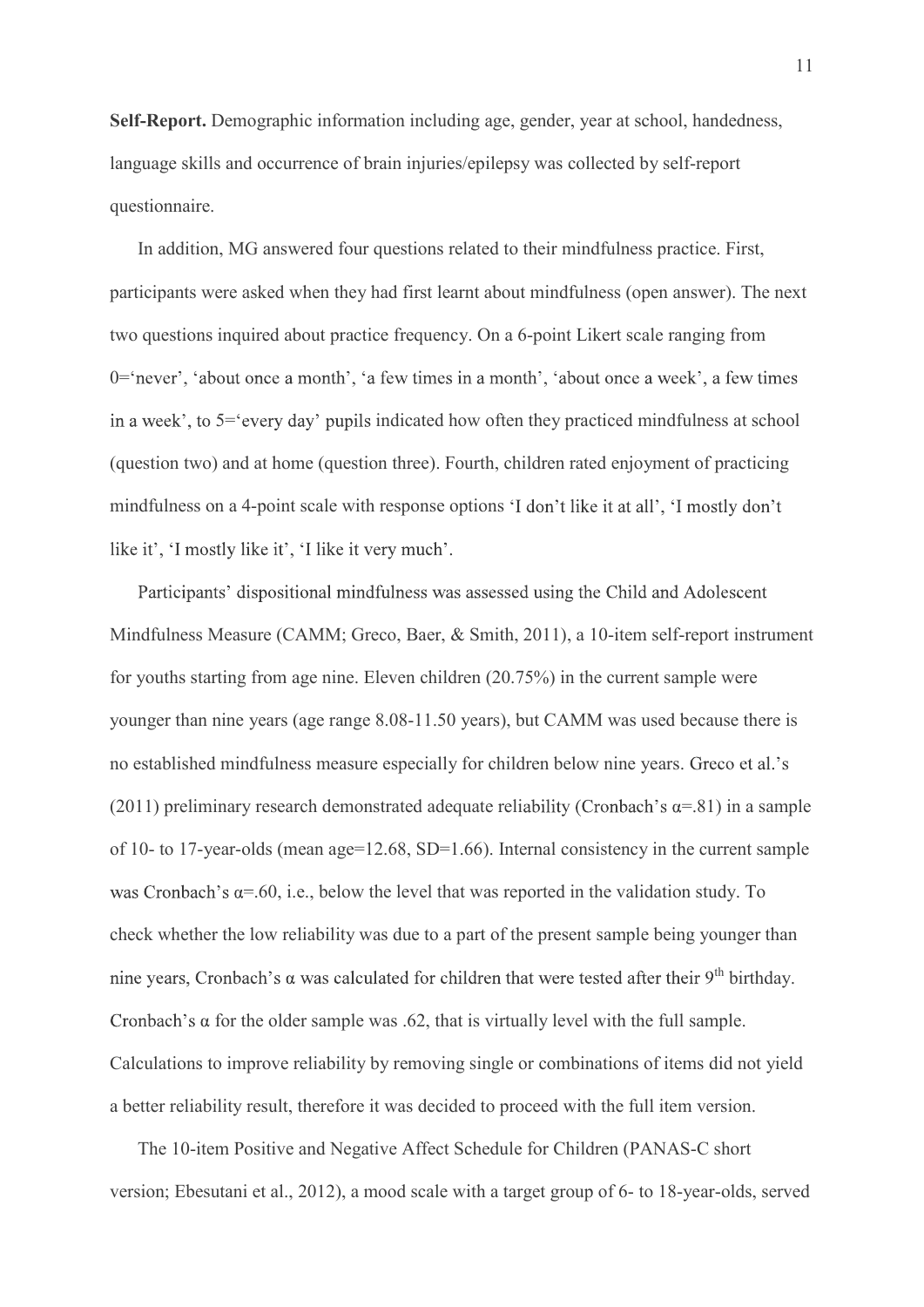12<br>as an indicator of emotional well-being. Two scores are derived representing negative and<br>positive affect, respectively. Higher emotional well-being is indicated by a relatively high<br>positive affect score and/or a relat positive affect, respectively. Higher emotional well-being is indicated by a relatively high positive affect score and/or a relatively low negative affect score (for a similar application of the PANAS see Bluth & Blanton, 2014; Lawlor, Schonert-Reichl, Gadermann, & Zumbo, 2014; Schonert-Reichl & Lawlor, 2010). The authors report Cronbach's  $\alpha$  coefficients of .86 for the positive affect scale and of .82 for the negative affect scale, coefficients in the current sample were .75 and .46, respectively. 12<br>as an indicator of emotional well-being. Two scores are derived representing negative and<br>positive affect, respectively. Higher emotional well-being is indicated by a relatively high<br>positive affect score and/or a rela

As a second measure of well-being we employed the 5-item Satisfaction with Life Scale reported internal consistency to be Cronbach's  $\alpha$ =.86, the current sample achieved Cronbach's  $\alpha = .63$ .

Other-report. Children's emotion regulation was assessed with the parent version of the 24the PANAS see Bluth & Blanton, 2014; Lawlor, Schonert-Reichl, Gadermann, & Zumbo,<br>2014; Schonert-Reichl & Lawlor, 2010). The authors report Cronbach's  $\alpha$  coefficients of .86<br>for the positive affect scale and of .82 for t negativity/lability and emotion regulation. The ERC has excellent internal consistency (Cronbach's  $\alpha$ =.96 and .83 for negativity/lability and emotion regulation, respectively; current sample: Cronbach's  $\alpha$ =.91 for negativity/lability and Cronbach's  $\alpha$  =.85 for emotion regulation). The targeted age group is six to 18 years. . adapted for Children (SWLS-C; Gadermann, Schonert-Reichl, & Zumbo, 2010). The authors<br>reported internal consistency to be Cronbach's  $\alpha$ =.86, the current sample achieved Cronbach's<br> $\alpha$ =.63.<br>Other-report. Children's emoti  $\alpha=63$ .<br> **Other-report.** Children's emotion regulation was assessed with the parent version of the 24-<br>
tiem Emotion Regulation Checklist (ERC; Shields & Cicchetti, 1997), entailing the subscales<br>
negativity/lability and

2004). The following trial types were implemented (cf. Figure 1 and description above): n=40 using the following indicators: Mean reaction time (RT) and SD of RT for correct Go trials, i.e., hits, as well as the following error percentages: Impulsive responses to  $1<sup>st</sup>$  stimulus defined as an unexpected button press in response to the cue; target omissions; disinhibited responses - defined as an unexpected button press in response to the 2<sup>nd</sup> stimulus in a Nogo trial; inattentive impulses - defined as an unexpected button press in response to the 2<sup>nd</sup> stimulus in an Ignore trial.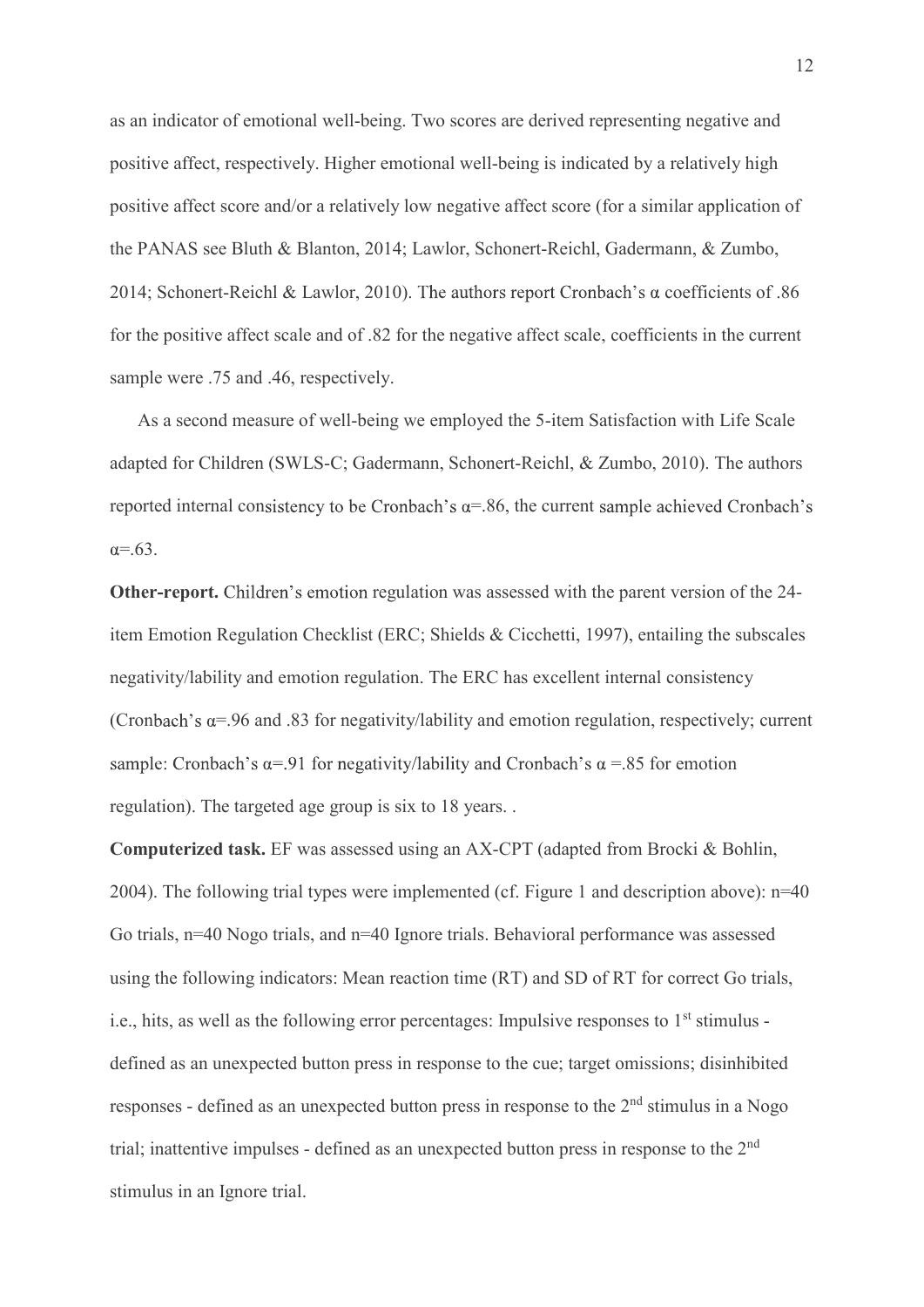### Procedures

13<br>Participants were tested individually during school hours, using a portable EEG system<br>sisting of acquisition and stimulus presentation laptops, a Brain Products actiCHamp<br>blifier, and actiCAP active electrodes. Quiet t consisting of acquisition and stimulus presentation laptops, a Brain Products actiCHamp 13<br> **Procedures**<br>
Participants were tested individually during school hours, using a portable EEG system<br>
consisting of acquisition and stimulus presentation laptops, a Brain Products actiCHamp<br>
amplifier, and actiCAP acti 13<br>Procedures<br>Participants were tested individually during school hours, using a portable EEG system<br>consisting of acquisition and stimulus presentation laptops, a Brain Products actic<br>Hamp<br>amplifier, and actic<br>AP active e 13<br> **Procedures**<br>
Participants were tested individually during school hours, using a portable EEG system<br>
consisting of acquisition and stimulus presentation laptops, a Brain Products actiCHamp<br>
amplifier, and actiCAP acti following sequence for all participants: Demographical questionnaire, mindfulness practice 13<br>
Procedures<br>
Participants were tested individually during school hours, using a portable EEG system<br>
consisting of acquisition and stimulus presentation laptops, a Brain Products actic<br>
Pamplifier, and actic AP active e Although the primary language of some participants was Welsh (cf. Table 1), testing sessions were always conducted in English. This was necessary since none of the questionnaire-based Participants were tested individually during school hours, using a portable EEG system<br>consisting of acquisition and stimulus presentation laptops, a Brain Products actiCHamp<br>amplifier, and actiCAP active electrodes. Quiet language was Welsh were bilingual, ruling out potential concerns regarding comprehension of materials and instructions. mises. At the beginning of the testing session all procedures were explained to participants<br>informed consent was obtained before the start of testing. Measures were taken in the<br>bwing sequence for all participants: Demog and informed consent was obtained before the start of testing. Measures were taken in the following sequence for all participants: Demographical questionnaire, mindfulness practice questionnaire (for MG only), PANAS, CAMM, following sequence for all participants: Demographical questionnaire, mindfulness practice<br>questionnaire (for MG only), PANAS, CAMM, SWLS-C, EEG-setup, computerized task.<br>Although the primary language of some participants questionnaire (for MG only), PANAS, CAMM, SWLS-C, EEG-setup, computerized task.<br>Although the primary language of some participants was Welsh (cf. Table 1), testing sessions<br>were always conducted in English. This was necess

slope. ERP data was cleaned automatically such that the maximal allowed difference within 200ms intervals was  $1500\mu$ V and the lowest activity in 100ms intervals was  $0.5\mu$ V. measures are available in a validated Welsh version. Furthermore, all children whose first<br>language was Welsh were bilingual, ruling out potential concerns regarding comprehension of<br>materials and instructions.<br>EEG signal eye-blinks. Offline an additional bandpass filter with a range of 0.1-30Hz, 48dB/Oct slope, was applied. Residual artefacts were cleaned manually, after which data were re-referenced to EEG signal was recorded with 30 Ag/AgCl electrodes, with TP10 as the reference site, the ground at Fpz and a sampling rate of 1kHz. Two electrodes, placed above and below the right eye, recorded ocular movements. The impe ground at Fpz and a sampling rate of 1kHz. Two electrodes, placed above and below the right<br>cyc, recorded ocular movements. The impedance of all electrodes was kept below 25kΩ.<br>Online, the EEG signal was filtered with a ba onset. For the 2<sup>nd</sup> stimulus of a trial data was epoched into 1000ms segments starting at -100ms, and baseline corrected using the signal 100ms before stimulus onset. Finally, averages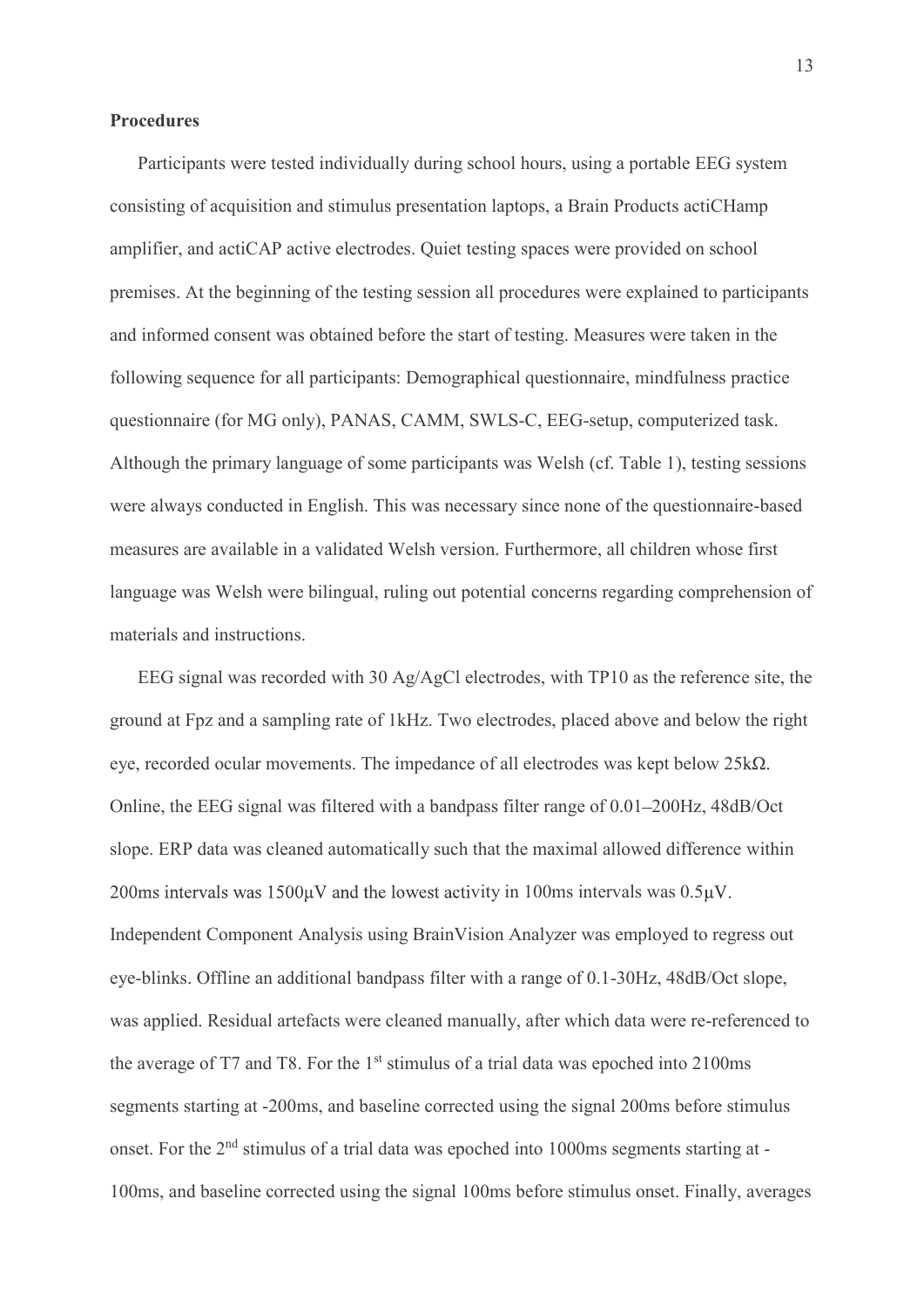14<br>for each condition and participant, as well as grand averages across participants for each<br>condition and group were computed.<br>Data analysis for each condition and participant, as well as grand averages across participants for<br>condition and group were computed.<br>Data analysis<br>Questionnaire measures were analyzed using independent t-tests. for each condition and participant, as well as grand averages across partici<br>condition and group were computed.<br>Data analysis<br>Questionnaire measures were analyzed using independent t-tests.<br>ERP analysis entailed mixed fact

14<br>
each condition and participant, as well as grand averages across participants for each<br>
dition and group were computed.<br> **a analysis**<br>
Questionnaire measures were analyzed using independent t-tests.<br>
ERP analysis entai 14<br>
Example and participant, as well as grand averages across participants for each<br>
dition and group were computed.<br> **a analysis**<br>
Questionnaire measures were analyzed using independent t-tests.<br>
ERP analysis entailed mix 14<br>
amplying the condition and participant, as well as grand averages across participants for each<br>
condition and group were computed.<br> **Data analysis**<br>
Questionnaire measures were analyzed using independent t-tests.<br>
ERP <sup>14</sup><br>for cach condition and participant, as well as grand averages across participants for each<br>condition and group were computed.<br>**Data analysis**<br>Questionnaire measures were analyzed using independent t-tests.<br>ERP analys with factors condition (Cue vs. NonCue for the  $1<sup>st</sup>$  stimulus of a trial; Go vs. Nogo for the  $2<sup>nd</sup>$ stimulus of a trial) and group (MG vs. CG) for peak latency; for mean amplitude the set of for each condition and participant, as well as grand averages across participants for each<br>condition and group were computed.<br>
Data analysis<br>
Questionnaire measures were analyzed using independent t-tests.<br>
ERP analysis e (early vs. late) was included for CNV mean amplitude. Where significant main effects of **Data analysis**<br>
Questionnaire measures were analyzed using independent t-tests.<br>
ERP analysis entailed mixed factorial analyses of variance (ANOVAs) assessing mean<br>
amplitude and peak latency data (except for the CNV for Questionnaire measures were analyzed using independent t-tests.<br>
FRP analysis entailed mixed factorial analyses of variance (ANOVAs) assessing mean<br>
amplitude and peak latency data (except for the CNV for which latency is condition. Applying this criterion, seven out of 45 participants were excluded from analyses, amplitude and peak latency data (except for the CNV for which latency is not commonly<br>reported due to the broadness of the peak) for electrodes of interest. Initial ANOVAs were run<br>with factors condition (Cue vs. NonCue fo differ between groups of participants for any of the task conditions ( $p_s > .26$ ; in the Go condition, MG children had on average  $25.78$  trials ( $SD = 5.69$ , range 17-36), CG children had on average 27.80 trials  $(SD = 6.67, \text{ range } 17{\text -}38)$ ; in the Nogo condition, MG children had on average 27.48 trials  $(SD = 5.27$ , range 20-37), CG children had on average 25.60 trials  $(SD)$  $= 4.67$ , range 19-35); in the Cue condition, MG children had on average 44.26 trials (SD = 10.48, range 26-67), CG children had on average 42.60 trials  $(SD = 12.47$ , range 27-68); in the NonCue condition, MG children had on average 22.09 trials  $(SD = 5.05, \text{range } 26-36)$ , CG children had on average 23.00 trials  $(SD = 5.03$ , range 16-32). The electrode sites of interest resulting in 23 useable data from MG and 15 from CG. Number of analyzed trials did not<br>differ between groups of participants for any of the task conditions  $(ps > .26)$ ; in the Go<br>condition, MG children had on average 25.78 t differ between groups of participants for any of the task conditions  $(ps > .26$ ; in the Go<br>condition, MG children had on average 25.78 trials  $(SD = 5.69$ , range 17-36), CG children<br>had on average 27.80 trials  $(SD = 6.67$ , rang components: Cue-P3- Pz, P3, and P4 across the time window 240-360ms (e.g., Doehnert,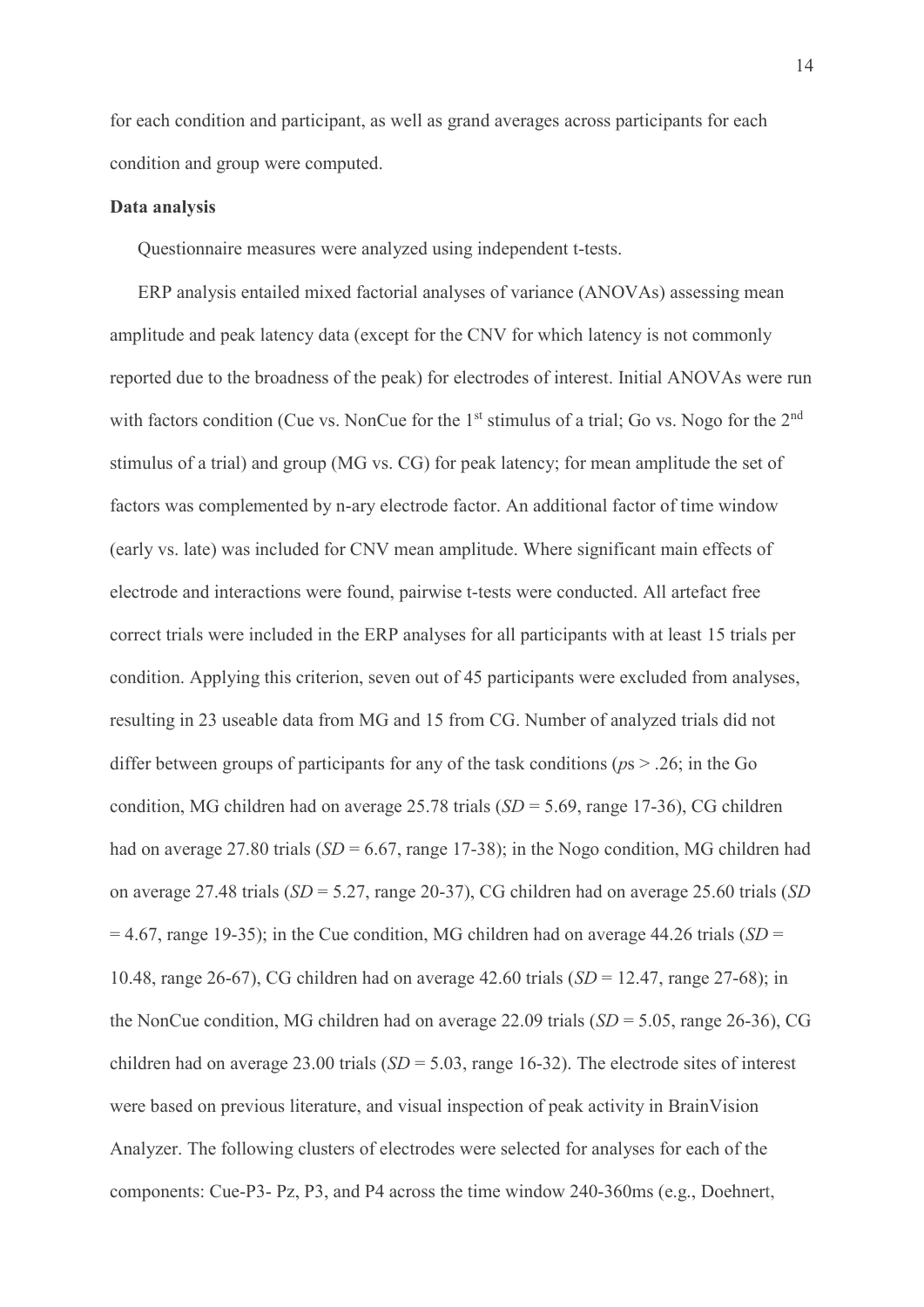15<br>Brandeis, Schneider, Drechsler, & Steinhausen, 2013); CNV- Fz, Cz, and Pz in the time<br>windows 800-1000ms (early) and 1400-1800ms (late; e.g., Jonkman et al., 2003); N2- P3, P4,<br>P7, and P8, in the time window 160-260ms ( 15<br>Brandeis, Schneider, Drechsler, & Steinhausen, 2013); CNV- Fz, Cz, and Pz in the time<br>windows 800-1000ms (early) and 1400-1800ms (late; e.g., Jonkman et al., 2003); N2- P3, P4,<br>P7, and P8, in the time window 160-260ms ( 15<br>
Brandeis, Schneider, Drechsler, & Steinhausen, 2013); CNV- Fz, Cz, and Pz in the time<br>
windows 800-1000ms (early) and 1400-1800ms (late; e.g., Jonkman et al., 2003); N2- P3, P4,<br>
P7, and P8, in the time window 160-260m 15<br>Brandeis, Schneider, Drechsler, & Steinhausen, 2013); CNV- Fz, Cz, and Pz in the time<br>windows 800-1000ms (early) and 1400-1800ms (late; e.g., Jonkman et al., 2003); N2- P3, P4,<br>P7, and P8, in the time window 160-260ms ( 15<br>
Brandeis, Schneider, Drechsler, & Steinhausen, 2013); CNV-Fz, Cz, and Pz in the time<br>
windows 800-1000ms (early) and 1400-1800ms (late; e.g., Jonkman et al., 2003); N2-P3, P4,<br>
P7, and P8, in the time window 160-260ms 15<br>
Brandeis, Schneider, Drechsler, & Steinhausen, 2013); CNV- Fz, Cz, and Pz in the time<br>
windows 800-1000ms (carly) and 1400-1800ms (late; e.g., Jonkman et al., 2003); N2- P3, P4,<br>
P7, and P8, in the time window 160-260m 15<br>
Indeis, Schneider, Drechsler, & Steinhausen, 2013); CNV- Fz, Cz, and Pz in the time<br>
dows 800-1000ms (carly) and 1400-1800ms (late; e.g., Jonkman et al., 2003); N2- P3, P4,<br>
and P8, in the time window 160-260ms (e.g.,

emotion regulation), mediation analyses were carried out using the PROCESS macro in SPSS (Hayes, 2013; model 6). Each calculation included an indicator of EF and an indicator of emotion regulation as mediators, well-being scores were the outcome.

The impact of mindfulness practice properties was analyzed in a series of moderated regressions, again using PROCESS (model 3). In each regression analysis, the outcome was one dependent measure - predictors were length, frequency, and enjoyment of mindfulness training. The two scores assessing practice frequency at home and at school were combined to a single sum score to achieve an indicator of overall practice frequency.

### **Results**

Descriptive statistics for questionnaire-based and behavioral dependent measures are summarized in Table 1. Outliers more than 3SD away from the sample mean were removed from the dataset, this affected less than 3.78% of data per measure. Results for ERP components are presented with and without outliers, since excluding outliers is less established for these outcomes. The two scores assessing practice frequency at home and at school were combined to<br>regle sum score to achieve an indicator of overall practice frequency.<br>**Results**<br>Descriptive statistics for questionnaire-based and behavi

### **Ouestionnaires**

only, such that negativity was lower in MG than in CG,  $t(21)=4.75$ ,  $d=2.08$ ,  $p<0.01$  (other  $ps > .09$ ).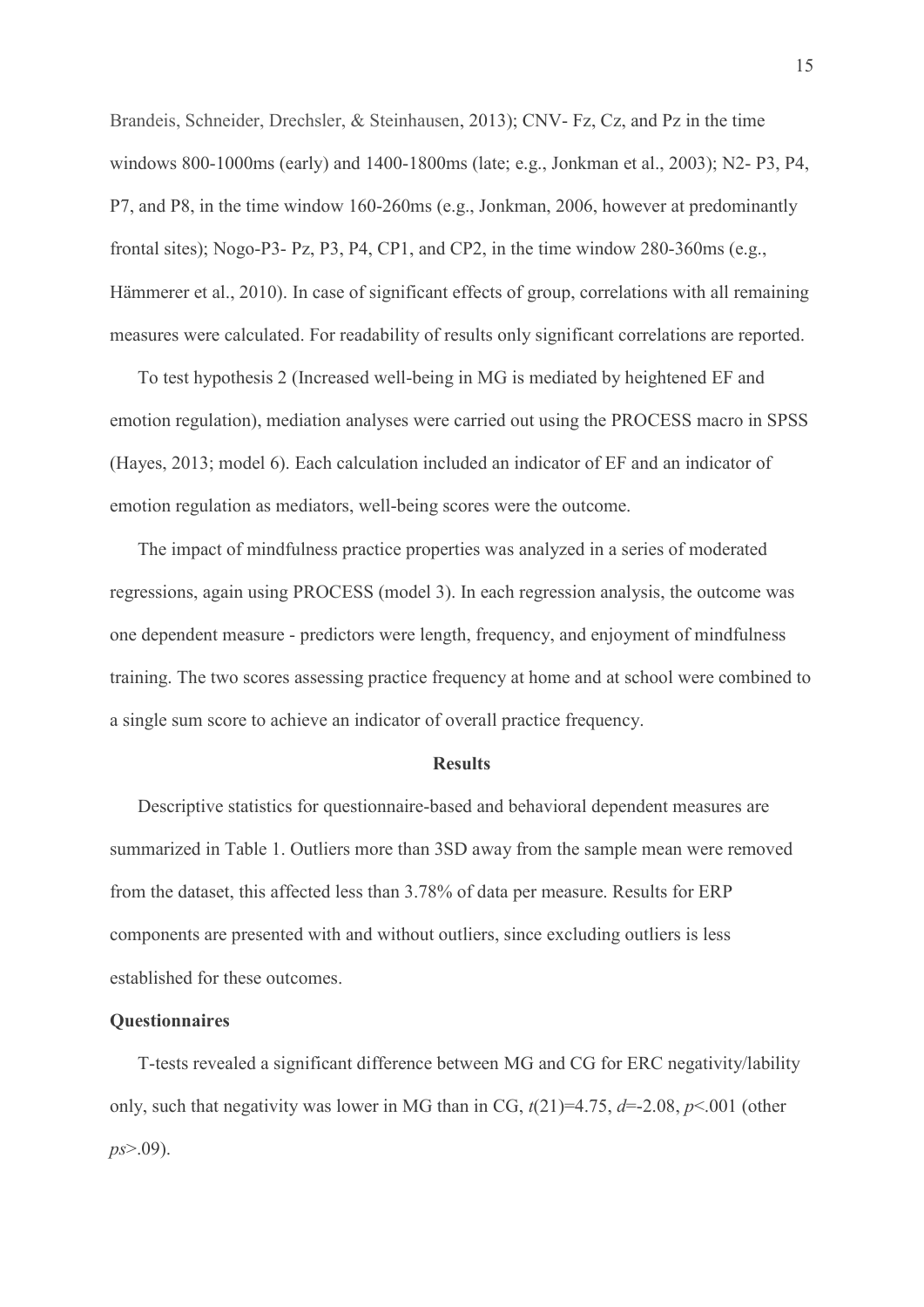Since well-being and emotion regulation are developmentally sensitive, bivariate correlations of age with all questionnaire-based measures explored the need to control for a potential impact of age. However, no significant correlations were observed,  $ps \geq 08$ .

### Task performance

T-tests comparing both groups were marginally significant for disinhibited responses, 16<br>Since well-being and emotion regulation are developmentally sensitive, bivariate<br>correlations of age with all questionnaire-based measures explored the need to control for a<br>potential impact of age. However, no signifi the remaining indicators, ps>.17.

As with questionnaire-based measures, bivariate correlations of age and all indicators of task performance checked whether age had to be controlled for. Age was significantly correlated with mean RT only,  $r=-.429$ ,  $p=.002$ . When including age as covariate, the effect of group on mean RT remained insignificant,  $p=49$ .

### ERP components

Cue-P3 (Less positive amplitude signals superior cue utilization if it is accompanied by reduced Cue-P3 latency and withholding of behavioral response to the cue). ANOVA for mean amplitude detected only a significant main effect of group indicating more positive amplitudes for MG than for CG,  $F(1, 216)=10.57$ ,  $\eta_{p}^{2}=.047$ ,  $p=.001$  (cf. Figure 2B; other ps>.41). After exclusion of outliers, significance remained the same. Cue-P3 amplitude was correlated with SWLS-C,  $r=338$ ,  $p=.04$ , but not with age or further dependent measures, p **Cuc-P3** (Less positive amplitude signals superior cue utilization if it is accompanied by<br>reduced Cuc-P3 latency and withholding of behavioral response to the cuc). ANOVA for<br>mean amplitude detected only a significant ma

ANOVA for peak latency did not yield any main effects or interactions, ps>.34. CNV (More negative CNV amplitude indicates advantageous levels of resource optimization). ANOVA resulted in a main effect of group,  $F(1, 432)=12.32$ ,  $\eta_p^2=.028$ ,  $p<.001$ , suggesting less negative amplitude for MG than for CG (cf. Figure 2A); the remaining main effects were significant, too: condition,  $F(1, 432)=4.19$ ,  $\eta_p^2=0.010$ ,  $p=.04$ , time window,  $F(1, 432)$ 432)=5.34,  $\eta_p^2$ =.012,  $p$ =.02, electrode,  $F(2, 432)$ =3.81,  $\eta_p^2$ =.017,  $p$ =.02. Furthermore, there was an interaction of condition with electrode,  $F(2, 432)=5.07$ ,  $\eta_p^2=0.023$ ,  $p=.006$ . Follow-up t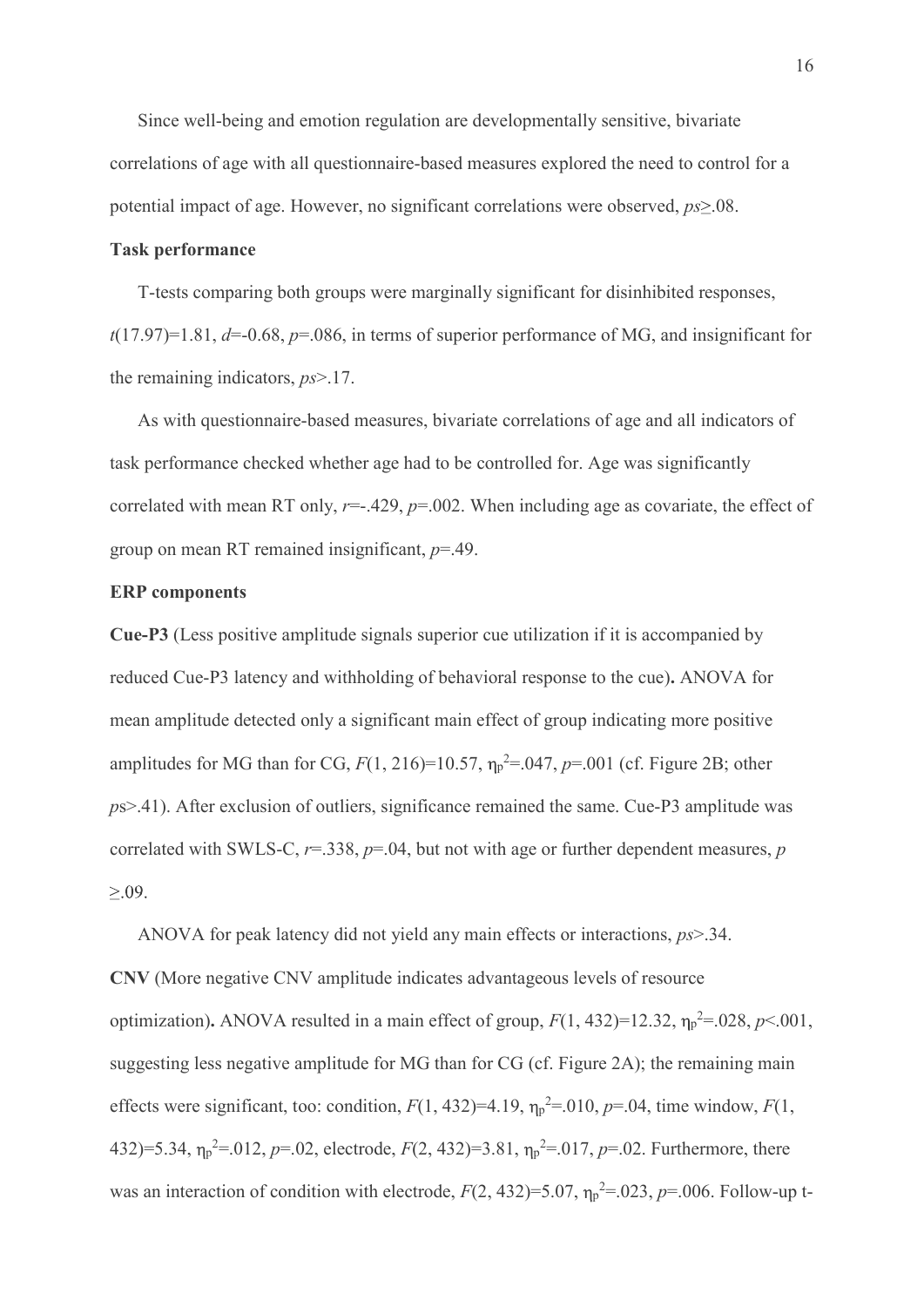tests showed more negative amplitude for cued than for non-cued trials, only at Pz,  $t(150)=$ 2.92,  $p=0.004$ , but not at Fz and Cz ( $ps>36$ ). There was also a marginal interaction of time window with electrode,  $F(2, 432)=3.01$ ,  $\eta_p^2=0.014$ ,  $p=.05$ . Follow-up t-tests revealed more negative amplitude in the late than in the early time window, only at Cz,  $t(150)=3.32$ ,  $p=.001$ , but not at Fz and Pz ( $ps$ ). After exclusion of outliers, all significant effects remained the same except for the main effect of condition, which became marginal,  $F(1, 430)=3.16$ ,  $p^2 = 0.007$ ,  $p = 0.08$ .

CNV amplitude was positively correlated with target omissions in CPT,  $r=445$ ,  $p=.04$ , and marginally negatively correlated with PANAS-C positive affect,  $r = -0.319$ ,  $p = 0.05$  (other  $ps \geq 0.05$ ).

Nogo-N2 (Less negative amplitude mirrors superior conflict processing). ANOVA for mean amplitude revealed a main effect of electrode,  $F(3, 286) = 15.86$ ,  $\eta_p^2 = 141$ ,  $p < 00000001$ (other ps>.27). Pairwise t-tests showed that voltage was most negative at P8, followed by P7 where amplitude was more negative than at P3 and P4 (all  $ps<0.02$ ). Amplitudes did not differ between P3 and P4,  $p=47$ . When the ANOVA was repeated after exclusion of outliers, significant results remained unchanged.

 ANOVA for latency did not detect any main effects or interactions, ps>.11. Nogo-P3 (More proficient response inhibition is indicated by more positive amplitude and shorter latency). For mean amplitude, there was a main effect of group,  $F(1, 360)=5.57$ ,  $p^2$ =.015, p=.02, indicating more positive amplitude for MC than CG. The main effect of condition was also significant,  $F(1, 360)=3.91$ ,  $\eta_p^2=0.011$ ,  $p=.049$ , in terms of more positive amplitudes for Go than for Nogo trials (cf. Figure 2C). When excluding outliers, main effects of group and condition became marginal, both  $ps=.06$ . In addition, a marginal main effect of electrode appeared,  $F(4, 355)=2.35$ ,  $\eta_p^2=0.026$ ,  $p=.054$ . Furthermore, there was an interaction of group with electrode,  $F(4, 355)=2.91$ ,  $\eta_p^2=0.032$ ,  $p=.02$ . According to t-tests voltage differed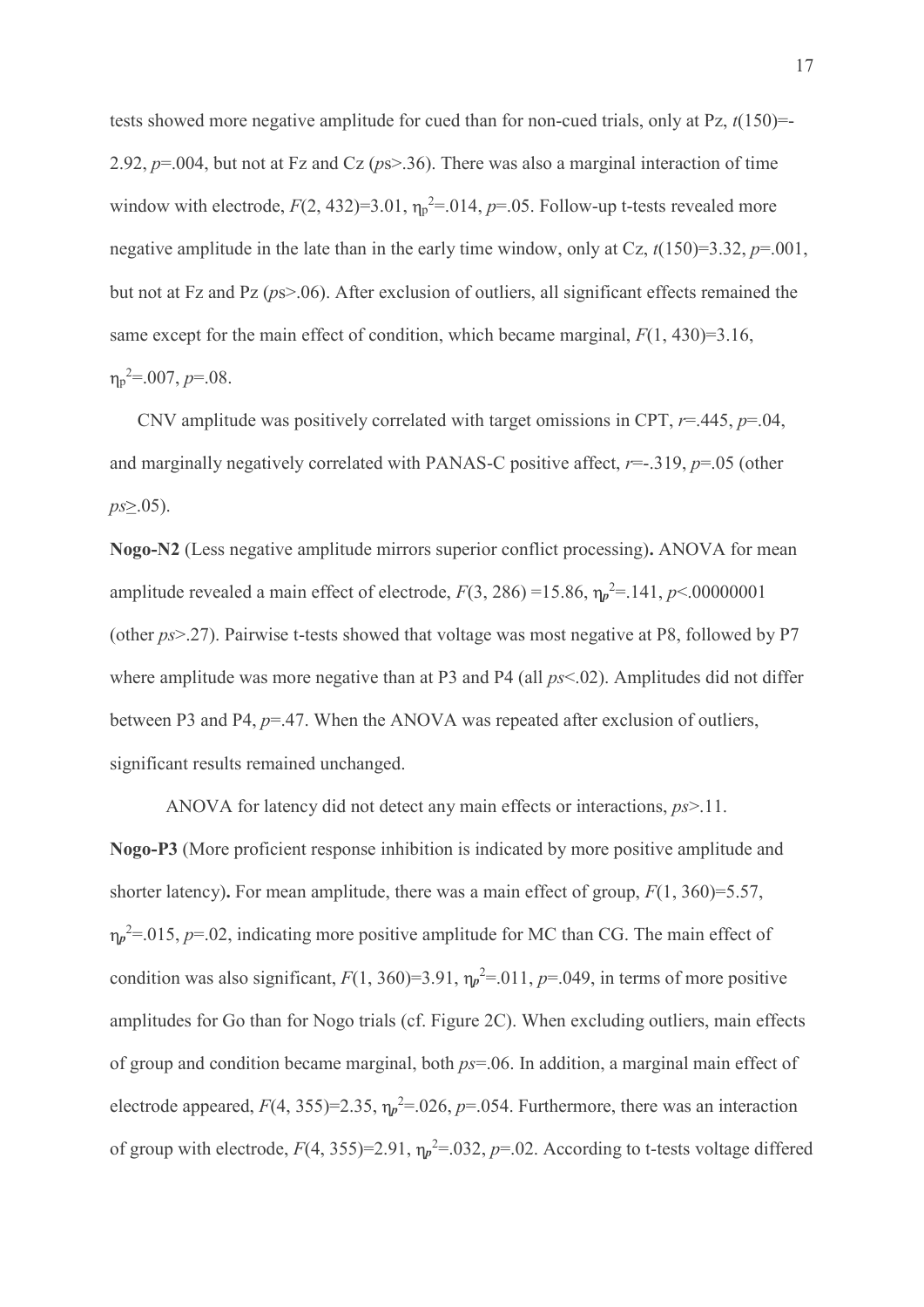between groups, in terms of more positive values for MC than CG, only at CP2,  $t(72.76)=$ 4.07,  $p=.0001$  (other  $ps > .21$ ).

Regarding latency, there was a main effect of group,  $F(1, 72)=5.35$ ,  $\eta_p^2=0.069$ ,  $p=.024$ , which suggested shorter latencies for MG than CG (other  $ps > 20$ ).

### Mediation Analyses

 Mediation analyses were carried out although no direct relationship between mindfulness experience and well-being was found, since a direct effect between independent variable and outcome is no longer considered a necessary condition of mediation (Hayes, 2009). However, to avoid multiple comparisons, analyses were confined to indicators where a between groups, in terms of more positive values for MC than CG, only at CP2,  $t(72.76)$ —<br>
4.07,  $p=0.001$  (other  $ps > 21$ ).<br>
Regarding latency, there was a main effect of group,  $F(1, 72)$ –5.35,  $v_p^2$ –069,  $p=0.024$ ,<br>
wh 4.07,  $p=0001$  (other  $ps > 21$ ).<br>
Regarding latency, there was a main effect of group,  $F(1, 72)=5.35$ ,  $v_p^2=069$ ,  $p=024$ ,<br>
which suggested shorter latencies for MG than CG (other  $ps > 20$ ).<br> **Mediation Analyses**<br>
Mediatio mediating effects of EF or emotion regulation in the relationship between mindfulness experience and well-being (narrowest 95%CI of indirect effect [-.10, .03]). Mediation analyses were carried out although no direct relationship between<br>thess experience and well-being was found, since a direct effect between independent<br>and outcome is no longer considered a necessary condition of

### Practice variables

a mean frequency score of 2.82 (SD=1.21), and a mean enjoyment score of 2.18 (SD=0.58). Bivariate correlations of practice length, frequency, and enjoyment were significant for the association between enjoyment and frequency only,  $r=0.49$ ,  $p=0.004$  (other  $p_s>0.14$ ).

 The only significant moderations suggested a possible adverse impact of practice (difference score), Nogo-P3 latency, ERC negativity/lability, SWLS-C. Results did not reveal<br>mediating effects of EF or emotion regulation in the relationship between mindfulness<br>experience and well-being (narrowest 95%Cl mediating effects of EF or emotion regulation in the relationship between mindfulness<br>experience and well-being (narrowest 95%CI of indirect effect [-.10, .03]).<br> **Practice variables**<br>
MG on average reported to have pract experience and well-being (narrowest 95%CI of indirect effect [-.10, .03]).<br> **Practice variables**<br>
MG on average reported to have practiced mindfulness for 2.11 years (*SD*=1.01), with<br>
a mean frequency score of 2.82 (*SD*  $t=2.73$ ,  $p=.02$ , (other  $ps > .06$ ).<sup>3</sup>

### **Discussion**

The present paper presented the findings of the first investigation on effects of long-term mindfulness practice in pre-adolescents, and it is also the first published mindfulness study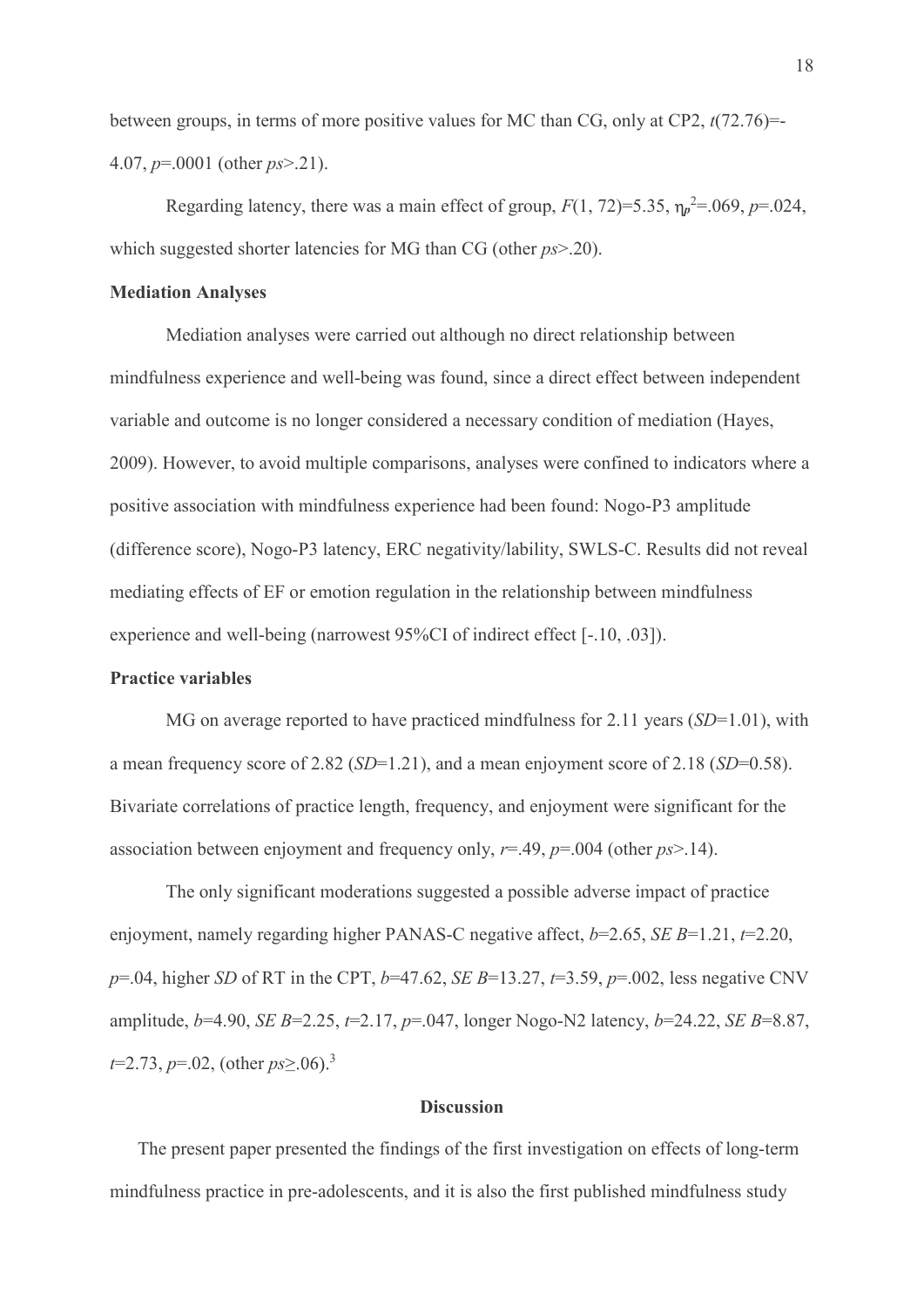using neuroscientific methods in a child population. A group of pupils with an average mindfulness experience of 2.11 years was compared with a group of mindfulnessinexperienced pupils on dispositional mindfulness, EF, emotion regulation, and well-being.

19<br>
Ig neuroscientific methods in a child population. A group of pupils with an average<br>
dfulness experience of 2.11 years was compared with a group of mindfulness-<br>
perienced pupils on dispositional mindfulness, EF, emoti measures. The evidence obtained was mixed. Interestingly, dispositional mindfulness as measured with the CAMM did not differ between both groups of pupils. This finding could suggest that continued mindfulness training had not led to a heightened mindfulness disposition in everyday life. Since several meta-analyses found dispositional mindfulness to increase after attending a multi-week MBI (Dunning et al., 2019), this explanation seems unlikely. It is possible that self-report on dispositional mindfulness does not provide a precise estimate of the actual capacity at each stage of mindfulness proficiency. Attendees of adult MBIs ironically often score lower on self-report measures of trait mindfulness after course completion, which has been attributed to enhanced meta-cognitive awareness of attentional lapses due to increased mindfulness, a phenomenon called response-shift bias (Sauer et al., 2013). There is evidence that the CAMM could be affected by this sort of bias, too (de Bruin suggest that continued mindfulness training had not led to a heightened mindfulness<br>disposition in everyday life. Since several meta-analyses found dispositional mindfulness to<br>increase after attending a multi-week MBI (Du lower than controls after initial mindfulness training, and that their estimate has then started to rise as a consequence of increased mindful non-judgment, leading to comparable scores in both groups of pupils after approximately two years of practice. Another possibility is that the children in the MG group were dispositionally lower in mindfulness before mindfulness training and the CG scored higher, the cross-correlational nature of the study doesn't allow for us to disentangle these possibilities. lower than controls after initial mindfulness training, and that their estimate has then started to rise as a consequence of increased mindful non-judgment, leading to comparable scores in both groups of pupils after appro

Equal scores in the groups could alternatively indicate psychometric weaknesses of the CAMM. In the adult literature, responses of long-term meditators have been used to validate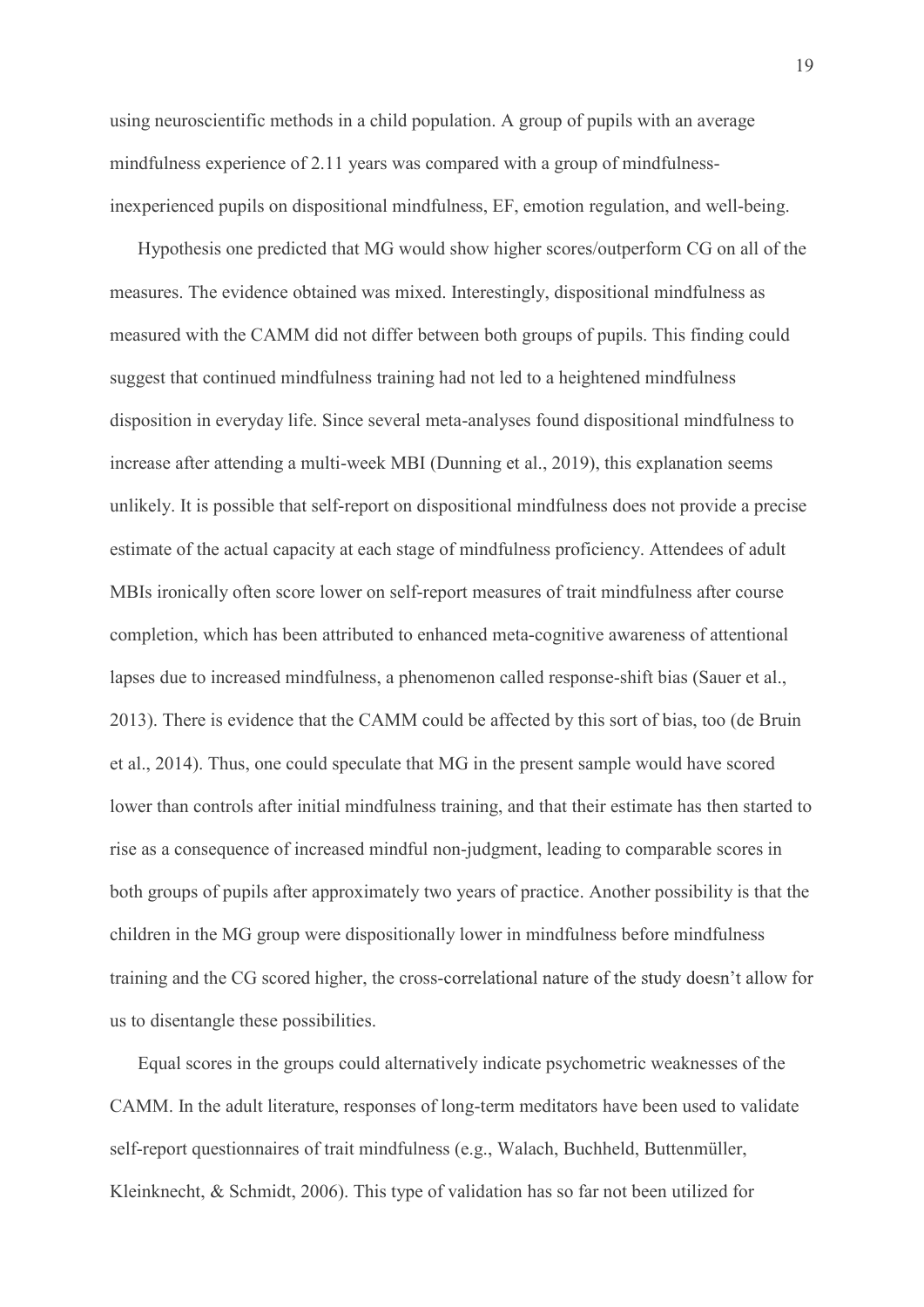CAMM. The present results do not suggest that CAMM can differentiate between mindfulness-experienced and mindfulness-inexperienced children. Furthermore, internal consistency in the present sample was not satisfactory. A part of our sample was younger than the intended target group, yet additional analyses did not suggest that the low internal 20<br>
MM. The present results do not suggest that CAMM can differentiate between<br>
dfulness-experienced and mindfulness-inexperienced children. Furthermore, internal<br>
sistency in the present sample was not satisfactory. A par

make less errors of disinhibition in the CPT. Together with shorter Nogo-P3 latency and a tendency for more positive Nogo-P3 amplitude, this suggests superior response inhibition in the mindfulness-experienced group. In contrast, a slight disadvantage for these children CAMM. The present results do not suggest that CAMM can differentiate between<br>mindfulness-experienced and mindfulness-inexperienced children. Furthermore, internal<br>consistency in the present sample was not satisfactory. A p Cue-P3 amplitude. Since groups did not differ regarding behavioral response to the cue and Cue-P3 latency, this finding could be explained by relatively inefficient use of brain resources during cue processing. However, Cue-P3 amplitude was positively correlated with SWLS-C, which conflicts with the assumption that higher Cue-P3 indicates lower EF which is associated with lower well-being indices (Luerssen & Ayduk, 2017). In addition, less negative CNV amplitude was observed in MG, indicating inferior resource optimization. This EFrelated disadvantage was corroborated by a positive correlation of CNV amplitude with the mindfulness-experienced group. In contrast, a slight disadvantage for these children<br>emerged regarding cue utilization and resource optimization: MG demonstrated more positive<br>Cue-P3 amplitude. Since groups did not dif amplitude with SWLS-S mirroring higher life satisfaction in MG, CNV amplitude tended to be negatively linked with positive affect in the PANAS-C, which suggests lower well-being for MG. More research is required to clarify the relationship between mindfulness experience, cue utilization, and well-being. associated with lower well-being indices (Luersen & Ayduk, 2017). In addition, less negative<br>CNV amplitude was observed in MG, indicating inferior resource optimization. This EF-<br>related disadvantage was corroborated by a

Mindfulness experience was partly associated with improved emotion regulation in so far difference was found regarding the emotion regulation subscale. Negative or irritable mood that is assessed by the negativity/lability subscale and emerges when children cannot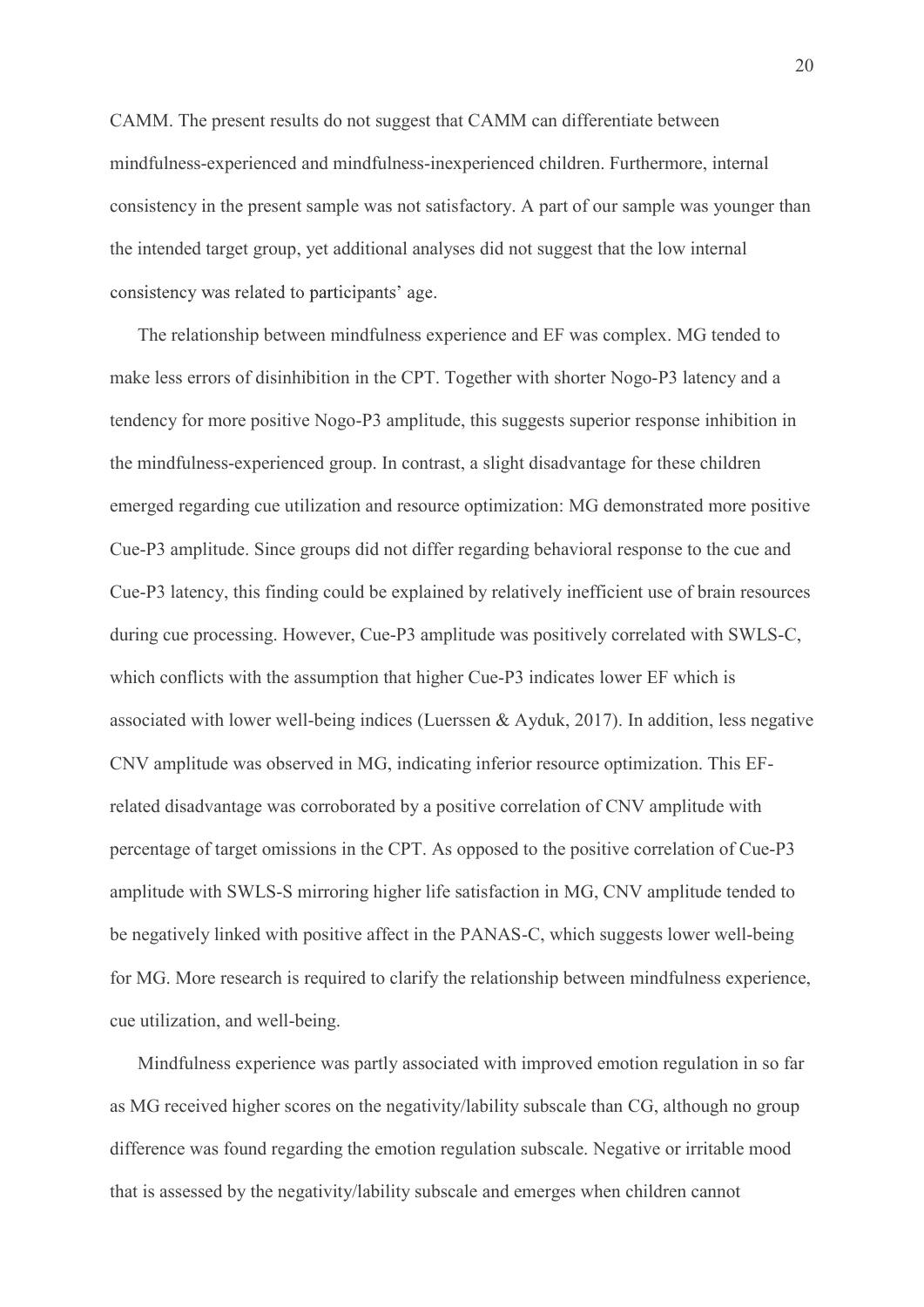sufficiently regulate negative emotions may be more accessible to parents' appraisal than emotion regulation in the narrower sense.

There was no direct relationship between mindfulness experience and well-being. As mentioned above, there was an indirect positive association with life satisfaction via more positive Cue-P3 amplitude, and an indirect negative association with positive mood via less negative CNV amplitude. Further research is needed to resolve the inconsistency.

Geared towards mechanisms underlying effects of MBIs, hypothesis 2 predicted that 21<br>sufficiently regulate negative emotions may be more accessible to parents' appraisal than<br>emotion regulation in the narrower sense.<br>There was no direct relationship between mindfulness experience and well-being. As<br>ment hypothesis was not confirmed, as no indirect effects of indicators of EF or emotion regulation were observed in mediation analyses. Considering the evidence of no difference in emotion regulation in the narrower sense.<br>
There was no direct relationship between mindfulness experience and well-being. As<br>
mentioned above, there was an indirect positive association with hife satisfaction via more<br>
po samples are desired for clarification.

We also investigated whether and to what extent mindfulness, EF, emotion regulation and well-being were affected by the amount and enjoyment of mindfulness practice, both at school and at home. In line with the most recent meta-analysis for RCTs involving active control groups (Dunning et al., 2019), they were not influenced by the amount of practice, but enjoyment of mindfulness was positively correlated with training frequency. This seems to suggest that, even if amount of mindfulness training does not affect the outcomes under investigation, pupils who like mindfulness training practice more often. Interestingly, enjoyment was positively associated with PANAS-C negative affect, CNV amplitude, and SD samples are desired for clarification.<br>We also investigated whether and to what extent mindfulness, EF, emotion regulation and<br>well-being were affected by the amount and enjoyment of mindfulness practice, both at<br>school an only speculate on a potential explanation. Perhaps children were not able to accurately selfreport on enjoyment, or, in the sense of social desirability, were reluctant to admit that they did not like mindfulness quite so much; both cases could lead to overestimation of enjoyment. enjoyment of mindfulness was positively correlated with training frequency. This seems to suggest that, even if amount of mindfulness training does not affect the outcomes under investigation, pupils who like mindfulness t

The present study has several strengths: It is the first investigation of longer-term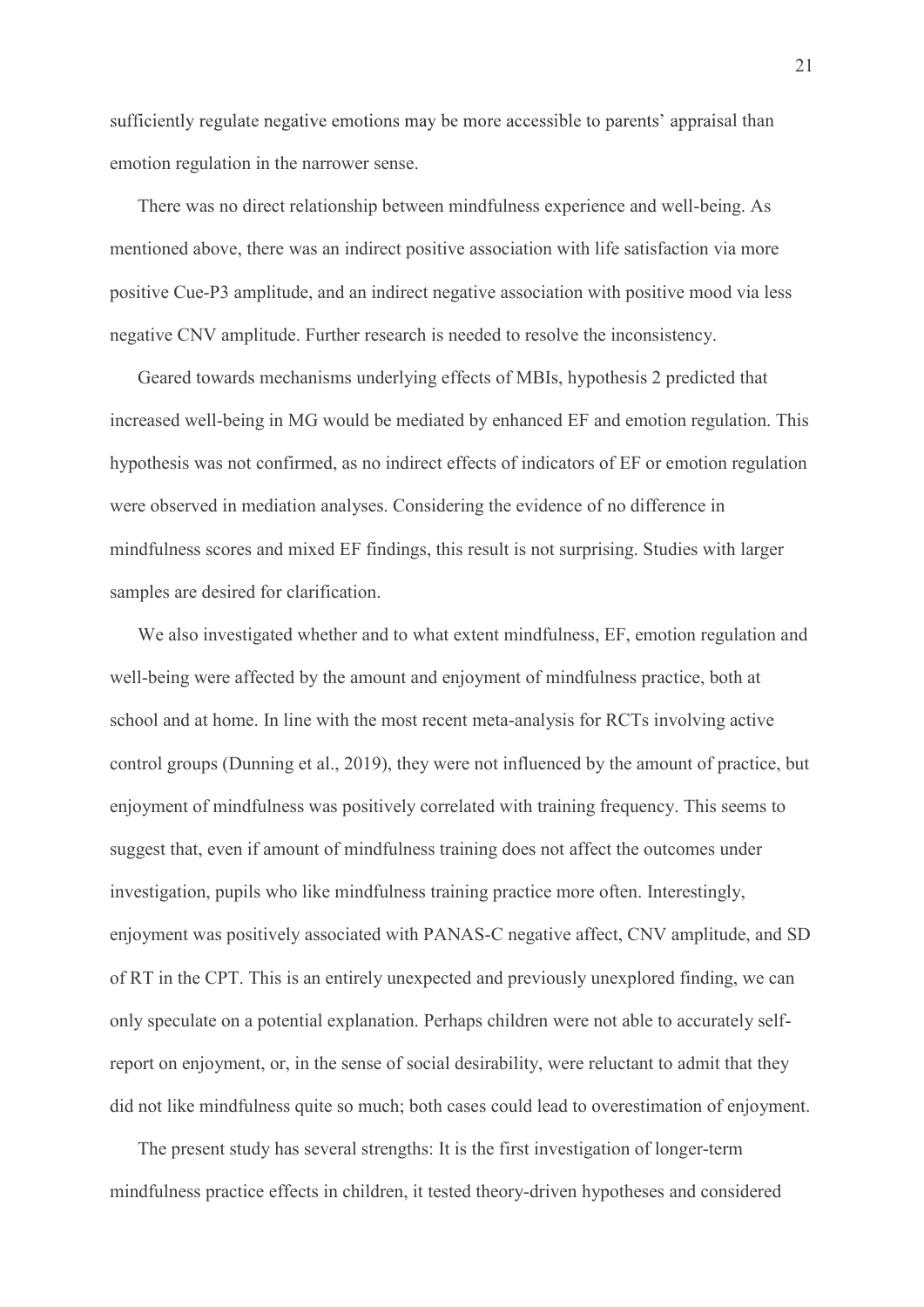mechanisms of action as well as moderating influences of practice properties, which included mindfulness training at school and at home. Motivation in terms of enjoyment of mindfulness practice was considered as well.

Nevertheless, several limitations restrict the interpretation of the results. Firstly, the sample size, even though appropriate for an ERP study, was relatively low for self-report comparisons, which limits statistical power. Hence, the study was not able to detect small 22<br>emcchanisms of action as well as moderating influences of practice properties, which included<br>mindfulness training at school and at home. Motivation in terms of enjoyment of mindfulness<br>practice was considered as well.<br> mindfulness training due to the cross-sectional design/self-selection of groups. Systematic group differences other than degree of mindfulness experience could be confounding factors. For instance, both groups were based in two schools that used different media of instruction mindfulness training at sehool and at home. Motivation in terms of enjoyment of mindfulness<br>practice was considered as well.<br>Nevertheless, several limitations restrict the interpretation of the results. Firstly, the<br>sample language in Table 1). Since all children were fluent in English, this means that most CG were proficient bilinguals. Bilingualism, in turn, has been found to be associated with improved EF (Bialystok, 2015). Hence, working with these controls may have prevented us from detecting mindfulness-based benefits on EF. Thirdly, amount and frequency of practice were assessed via retrospective self-report. This was inevitable since no other records, e.g. from the school, teachers, or parents, were available. However, as the accuracy of retrospective self-report is limited, future studies should rely on further data as recorded from diaries, apps, or third parties. language in Table 1). Since all children were fluent in English, this means that most CG were<br>proficient bilinguals. Bilingualism, in turn, has been found to be associated with improved EF<br>(Bialystok, 2015). Hence, working

### **Conclusions**

inhibition and emotion regulation, equal well-being, and inferior cue processing when compared with mindfulness-inexperienced peers. Larger-scale studies are needed to clarify the interrelations between mindfulness training, EF, emotion regulation, and well-being. Regarding implementation in schools, the present results do not suggest that a certain amount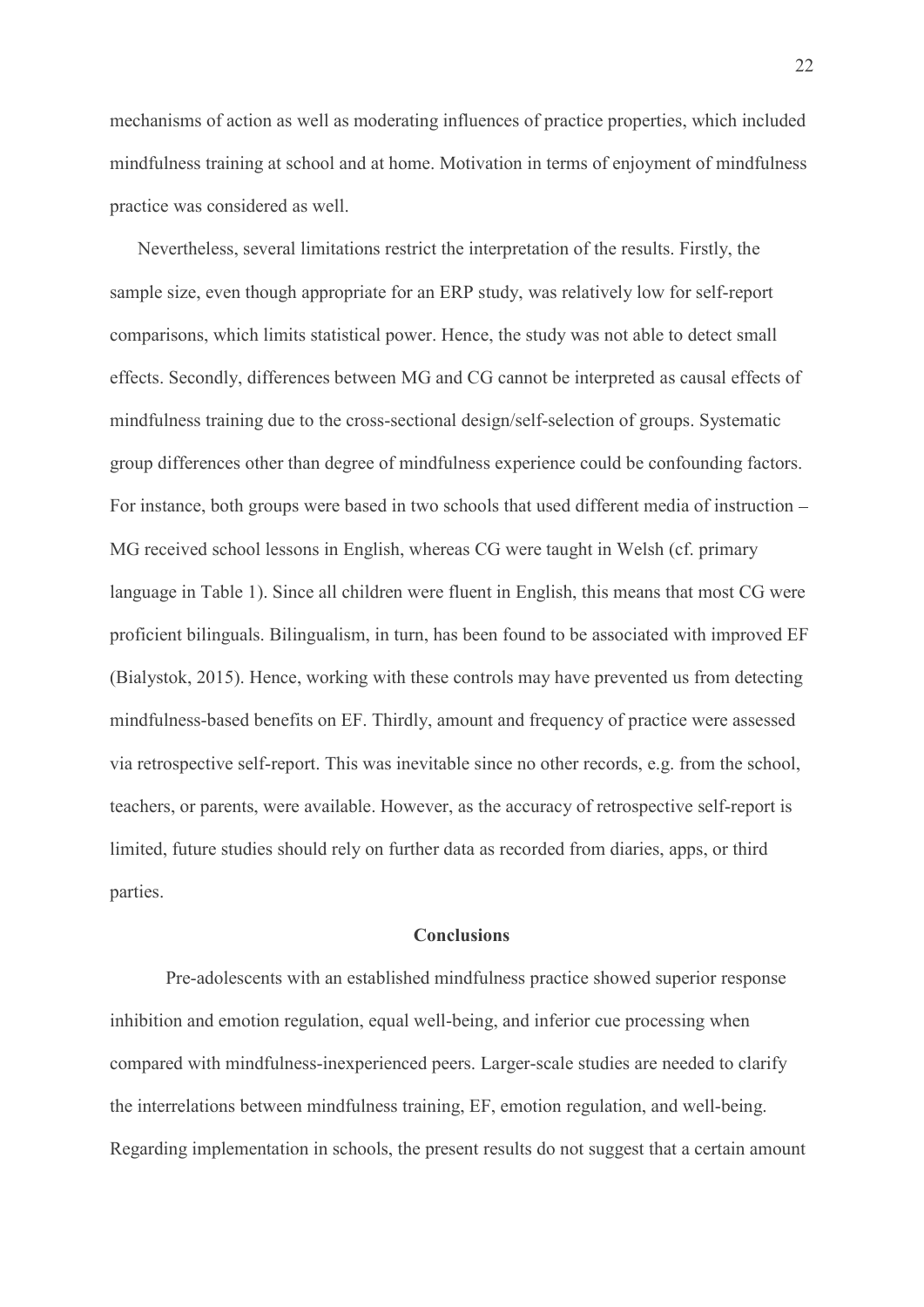of mindfulness training over a specific period of time is needed to achieve benefits in inhibitory control and emotion regulation, however this awaits confirmation by future studies.

### Data Availability Statement

The data are not publicly available due to privacy or ethical restrictions - parents did not provide permission to share data.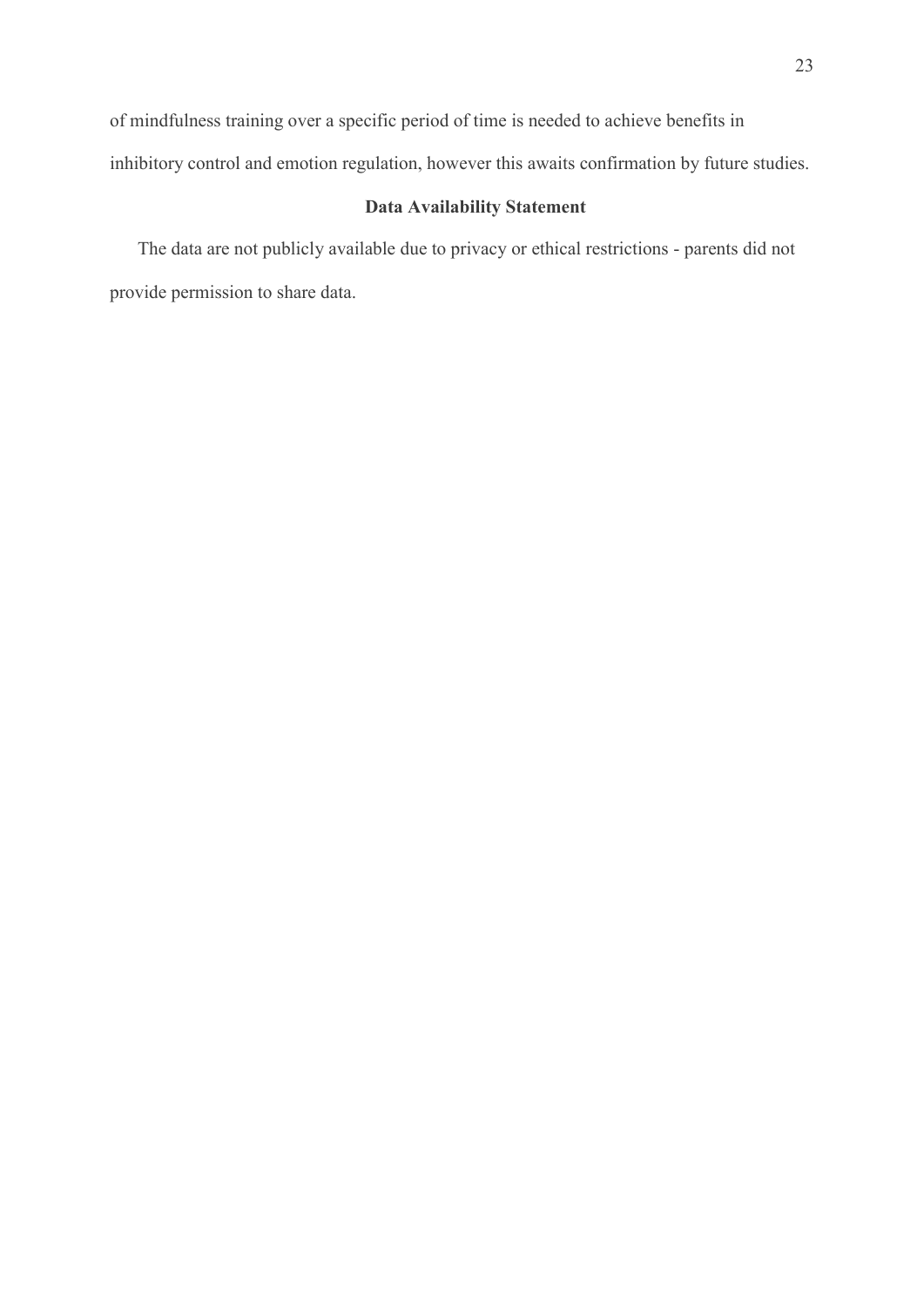### References

- Baer, R., & Krietemeyer, J. (2006). Overview of mindfulness-and acceptance-based treatment approaches. In R. Baer (Ed.), Mindfulness-based treatment approaches: Clinician's R., & Krietemeyer, J. (2006). Overview of mindfulness-and acceptance-based treatment<br>approaches. In R. Baer (Ed.), *Mindfulness-based treatment approaches: Clinician's*<br>guide to evidence base and applications (pp. 3-27). A
- Bialystok, E. (2015). Bilingualism and the development of executive function: The role of attention. Child Development Perspectives, 9(2), 117-121.
- Blair, C., & Raver, C. (2015). School readiness and self-regulation: A developmental psychobiological approach. Annual Review of Psychology, 66, 711-731.
- Bluth, K., & Blanton, P. W. (2014). Mindfulness and self-compassion: Exploring pathways to adolescent emotional well-being. Journal of Child and Family Studies, 23(7), 1298- 1309.
- Braver, T. S., & Barch, D. M. (2002). A theory of cognitive control, aging cognition, and neuromodulation. Neuroscience & Biobehavioral Reviews, 26(7), 809-817.
- Brocki, K., & Bohlin, G. (2004). Executive functions in children aged 6 to 13: A dimensional and developmental study. Developmental Neuropsychology, 26(2), 571-593.
- Carsley, D., Khoury, B., & Heath, N. (2018). Effectiveness of mindfulness interventions for mental health in schools: A comprehensive meta-analysis. Mindfulness, 9(3), 693-707.
- Chambers, R., Gullone, E., & Allen, N. B. (2009). Mindful emotion regulation: An integrative review. Clinical Psychology Review, 29(6), 560-572.
- de Bruin, E., Zijlstra, B. & Bögels, S. (2014). The meaning of mindfulness in children and adolescents: Further validation of the Child and Adolescent Mindfulness Measure (CAMM) in two independent samples from the Netherlands. Mindfulness, 5(4), 422- 430.
- Doehnert, M., Brandeis, D., Schneider, G., Drechsler, R., & Steinhausen, H. (2013). A neurophysiological marker of impaired preparation in an 11- year follow- up study of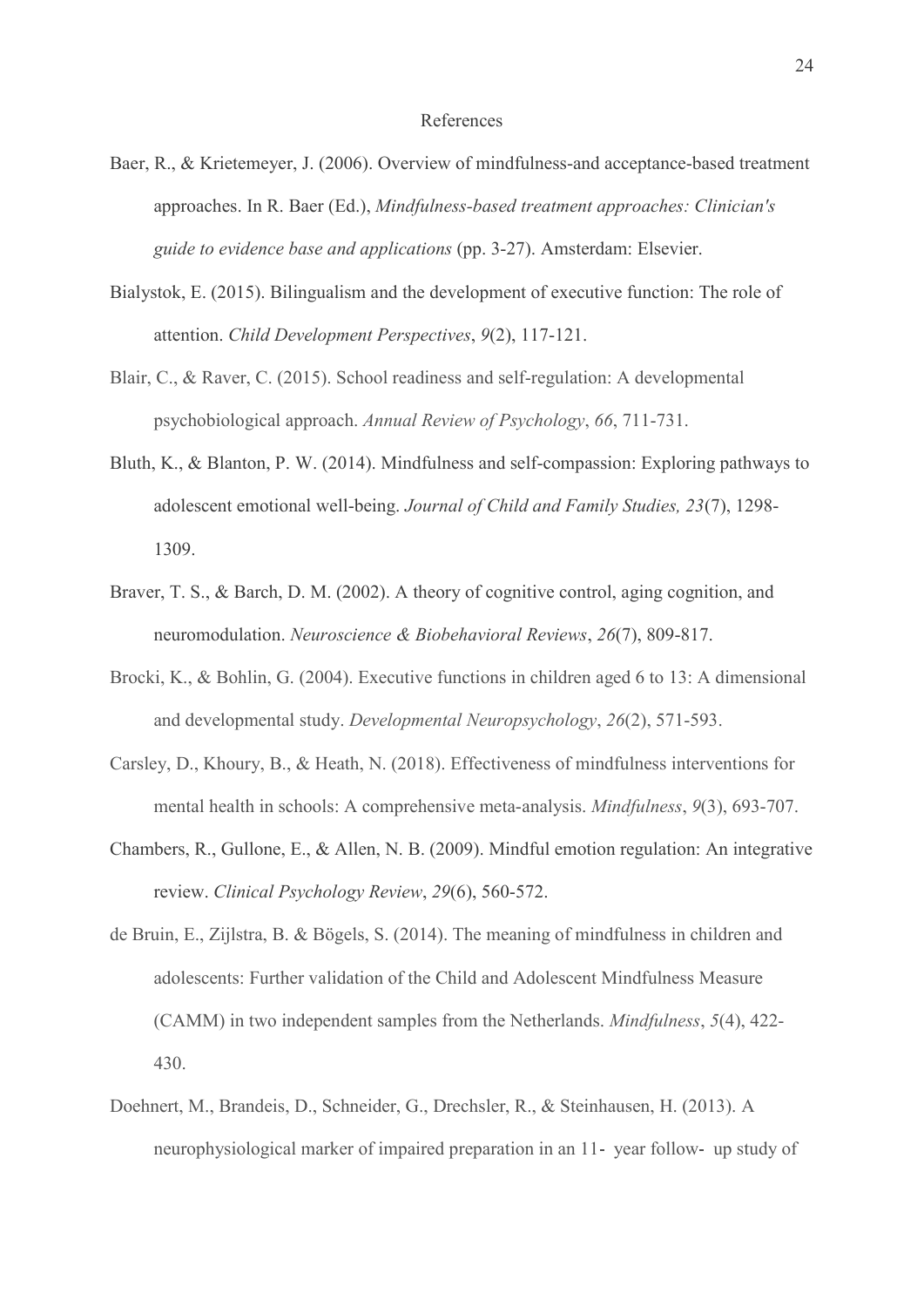attention- deficit/hyperactivity disorder (ADHD). Journal of Child Psychology and Psychiatry, 54(3), 260-270.

- Duan, X., Shi, J., Wu, J., Mou, Y., Cui, H., & Wang, G. (2009). Electrophysiological correlates for response inhibition in intellectually gifted children: A Go/NoGo study. Neuroscience Letters, 457(1), 45-48.
- Dunning, D., Griffiths, K., Kuyken, W., Crane, C., Foulkes, L., Parker, J., & Dalgleish, T. (2019). Research review: The effects of mindfulness based interventions on cognition and mental health in children and adolescents-a meta-analysis of randomized controlled trials. Journal of Child Psychology and Psychiatry, 60(3), 244-258.
- Ebesutani, C., Regan, J., Smith, A., Reise, S., Higa-McMillan, C., & Chorpita, B. (2012). The 10-item positive and negative affect schedule for children, child and parent shortened versions: Application of item response theory for more efficient assessment. Journal of Psychopathology and Behavioral Assessment, 34(2), 191-203.
- Frank, J., Jennings, P., & Greenberg, M. (2013). Mindfulness-based interventions in school settings: An introduction to the special issue. Research in Human Development, 10(3), 205-210.
- Gadermann, A., Schonert-Reichl, K., & Zumbo, B. (2010). Investigating validity evidence of the satisfaction with life scale adapted for children. Social Indicators Research, 96(2), 229-247.
- Greco, L., Baer, R. & Smith, G. (2011). Assessing mindfulness in children and adolescents: Development and validation of the child and adolescent mindfulness measure (CAMM). Psychological Assessment, 23(3), 606-614.
- Greenberg, M., & Harris, A. (2012). Nurturing mindfulness in children and youth: Current state of research. Child Development Perspectives, 6(2), 161-166.
- Groom, M., & Cragg, L. (2015). Differential modulation of the N2 and P3 event-related potentials by response conflict and inhibition. Brain and Cognition, 97, 1-9.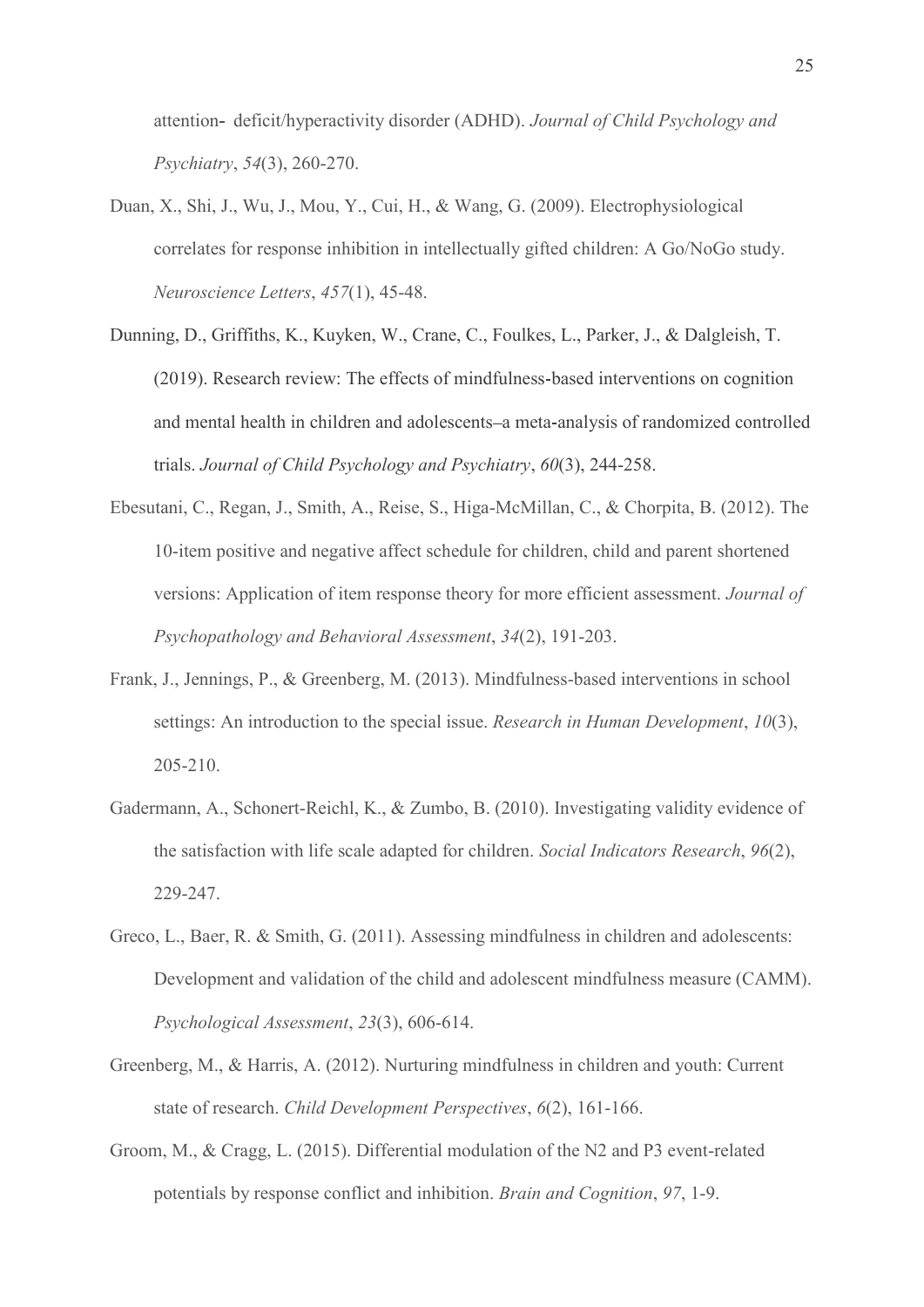- Hämmerer, D., Li, S., Müller, V., & Lindenberger, U. (2010). An electrophysiological study of response conflict processing across the lifespan: Assessing the roles of conflict monitoring, cue utilization, response anticipation, and response suppression. Neuropsychologia, 48(11), 3305-3316.
- Hayes, A. F. (2009). Beyond Baron and Kenny: Statistical mediation analysis in the new millennium. Communication Monographs, 76(4), 408-420.
- Hayes, A. (2013). Introduction to mediation, moderation, and conditional process analysis: A regression-based approach. New York: Guildford.
- Hoyniak, C. (2017). Changes in the NoGo N2 event-related potential component across childhood: A systematic review and meta-analysis. Developmental Neuropsychology, 42(1), 1-24.
- Jensen, J. (2014). Mindfulness and school-age children: An integrative literature review exploring developmental considerations.
- Jo, H., Schmidt, S., Inacker, E., Markowiak, M., & Hinterberger, T. (2016). Meditation and attention: A controlled study on long-term meditators in behavioral performance and event-related potentials of attentional control. International Journal of Psychophysiology, 99, 33-39.
- Jonkman, L. (2006). The development of preparation, conflict monitoring and inhibition from early childhood to young adulthood; a Go/Nogo ERP study. Brain Research, 1097(1), 181-193.
- Jonkman, L., Lansbergen, M., & Stauder, J. (2003). Developmental differences in behavioral and event-related brain responses associated with response preparation and inhibition in a go/nogo task. Psychophysiology, 40(5), 752-761.
- Kabat- Zinn, J. (2003). Mindfulness- based interventions in context: Past, present, and future. Clinical Psychology: Science and Practice, 10(2), 144-156.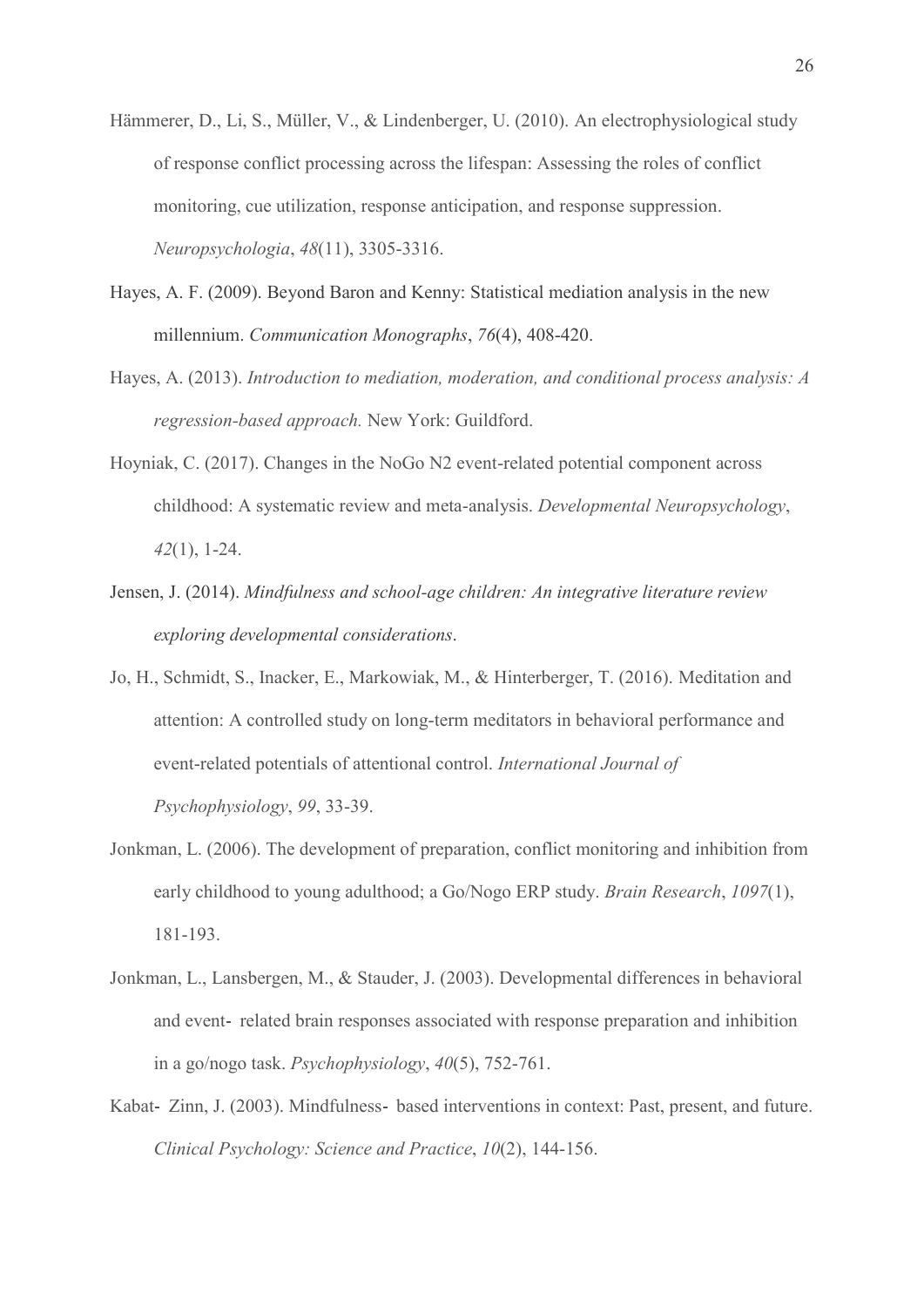- Kallapiran, K., Koo, S., Kirubakaran, R., & Hancock, K. (2015). Effectiveness of mindfulness in improving mental health symptoms of children and adolescents: A meta- analysis. Child and Adolescent Mental Health, 20(4), 182-194.
- Kaunhoven, R., & Dorjee, D. (2017). How does mindfulness modulate self-regulation in preadolescent children? An integrative neurocognitive review. Neuroscience & Biobehavioral Reviews, 74, 163-184.
- Keng, S., Robins, C., Smoski, M., Dagenbach, J., & Leary, M. (2013). Reappraisal and mindfulness: A comparison of subjective effects and cognitive costs. Behaviour Research and Therapy,  $51(12)$ , 899-904.
- Khoury, B., Sharma, M., Rush, S. E., & Fournier, C. (2015). Mindfulness-based stress reduction for healthy individuals: A meta-analysis. Journal of Psychosomatic Research, 78(6), 519–528.
- Klingbeil, D., Renshaw, T., Willenbrink, J., Copek, R., Chan, K., Haddock, A., ... & Clifton, J. (2017). Mindfulness-based interventions with youth: A comprehensive meta-analysis of group-design studies. Journal of School Psychology, 63, 77-103.
- Kononowicz, T., & Penney, T. (2016). The contingent negative variation (CNV): Timing isn't everything. Current Opinion in Behavioral Sciences, 8, 231-237.
- Lamm, C., Zelazo, P., & Lewis, M. (2006). Neural correlates of cognitive control in childhood and adolescence: Disentangling the contributions of age and executive function. Neuropsychologia, 44(11), 2139-2148.
- Lao, S.-A., Kissane, D., & Meadows, G. (2016). Cognitive effects of MBSR/MBCT: A systematic review of neuropsychological outcomes. Consciousness and Cognition: An International Journal, 45, 109-123.
- Lawlor, M. S., Schonert-Reichl, K. A., Gadermann, A. M., & Zumbo, B. D. (2014). A validation study of the mindful attention awareness scale adapted for children. Mindfulness, 5(6), 730-741.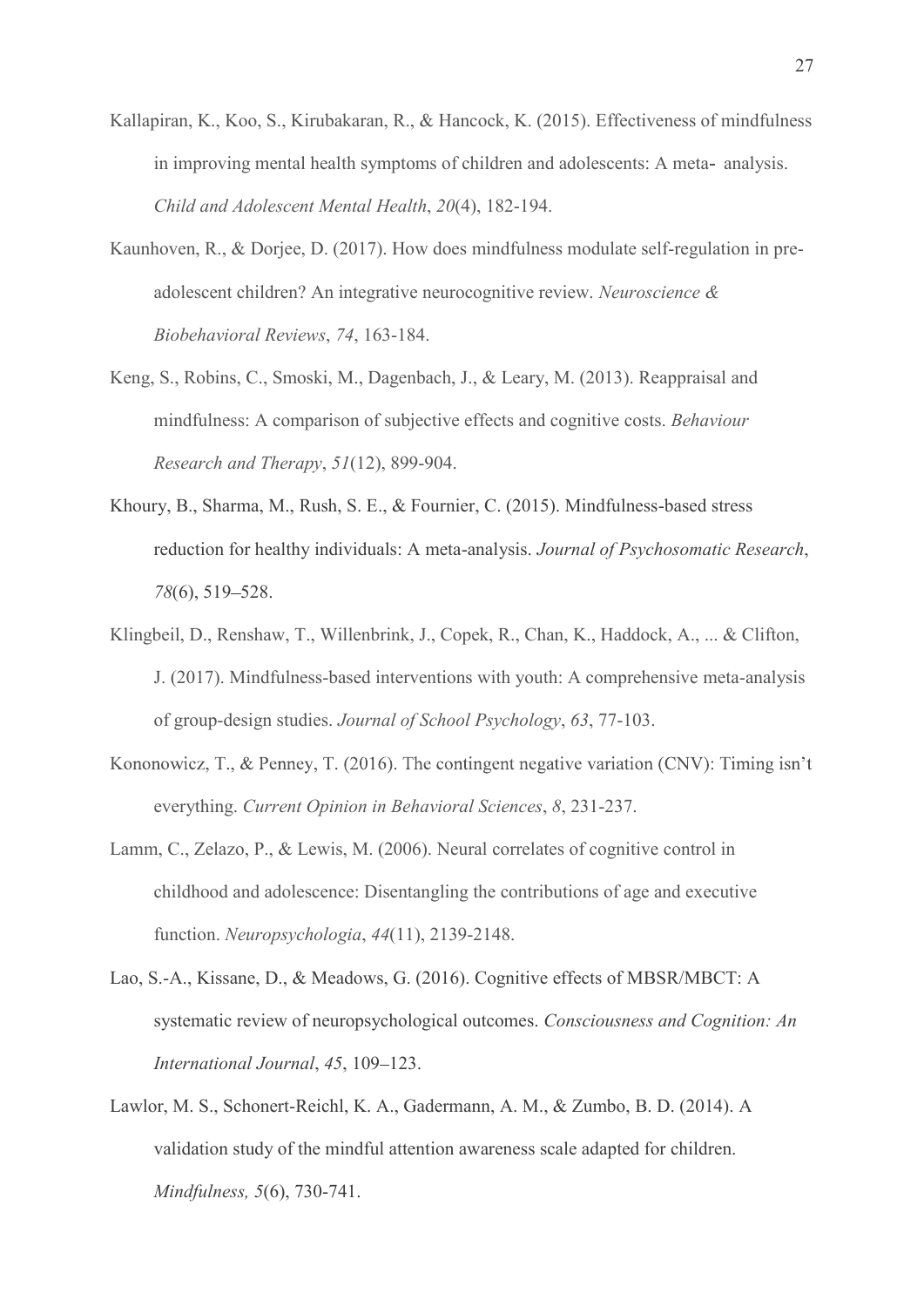- Liu, T., Xiao, T., Shi, J., & Zhao, D. (2011). Response preparation and cognitive control of highly intelligent children: A Go-Nogo event-related potential study. Neuroscience, 180, 122-128.
- Luerssen, A., & Ayduk, O. (2017). Executive functions promote well-being: Outcomes and mediators. In M. D. Robinson & M. Eid (Eds.), The happy mind: Cognitive contributions to well-being. (pp. 59–75). Cham: Springer International Publishing.
- Maynard, B., Solis, M., Miller, V., & Brendel, K. (2017). Mindfulness-based interventions for improving cognition, academic achievement, behavior, and socioemotional functioning of primary and secondary school students. Campbell Systematic Reviews 2017: 5. Campbell Collaboration.<br>
Randall, W. & Smith, J. (2011). Conflict and inhibition in the cued-Go/NoGo task. Clinical
- Neurophysiology, 122(12), 2400-2407.
- Rempel, K. (2012). Mindfulness for children and youth: A review of the literature with an argument for school-based implementation. Canadian Journal of Counselling and Psychotherapy/Revue Canadienne de Counseling et de Psychothérapie, 46(3), 201-220.
- Renshaw, T., & Cook, C. (2017). Introduction to the special issue: Mindfulness in the schools—Historical roots, current status, and future directions. Psychology in the Schools, 54(1), 5-12.
- Sanger, K., & Dorjee, D. (2015). Mindfulness training for adolescents: A neurodevelopmental perspective on investigating modifications in attention and emotion regulation using event-related brain potentials. Cognitive, Affective, & Behavioral Neuroscience, 15(3), 696-711.
- Sauer, S., Walach, H., Schmidt, S., Hinterberger, T., Lynch, S., Büssing, A., & Kohls, N. (2013). Assessment of mindfulness: Review on state of the art. *Mindfulness*,  $4(1)$ ,  $3-17$ .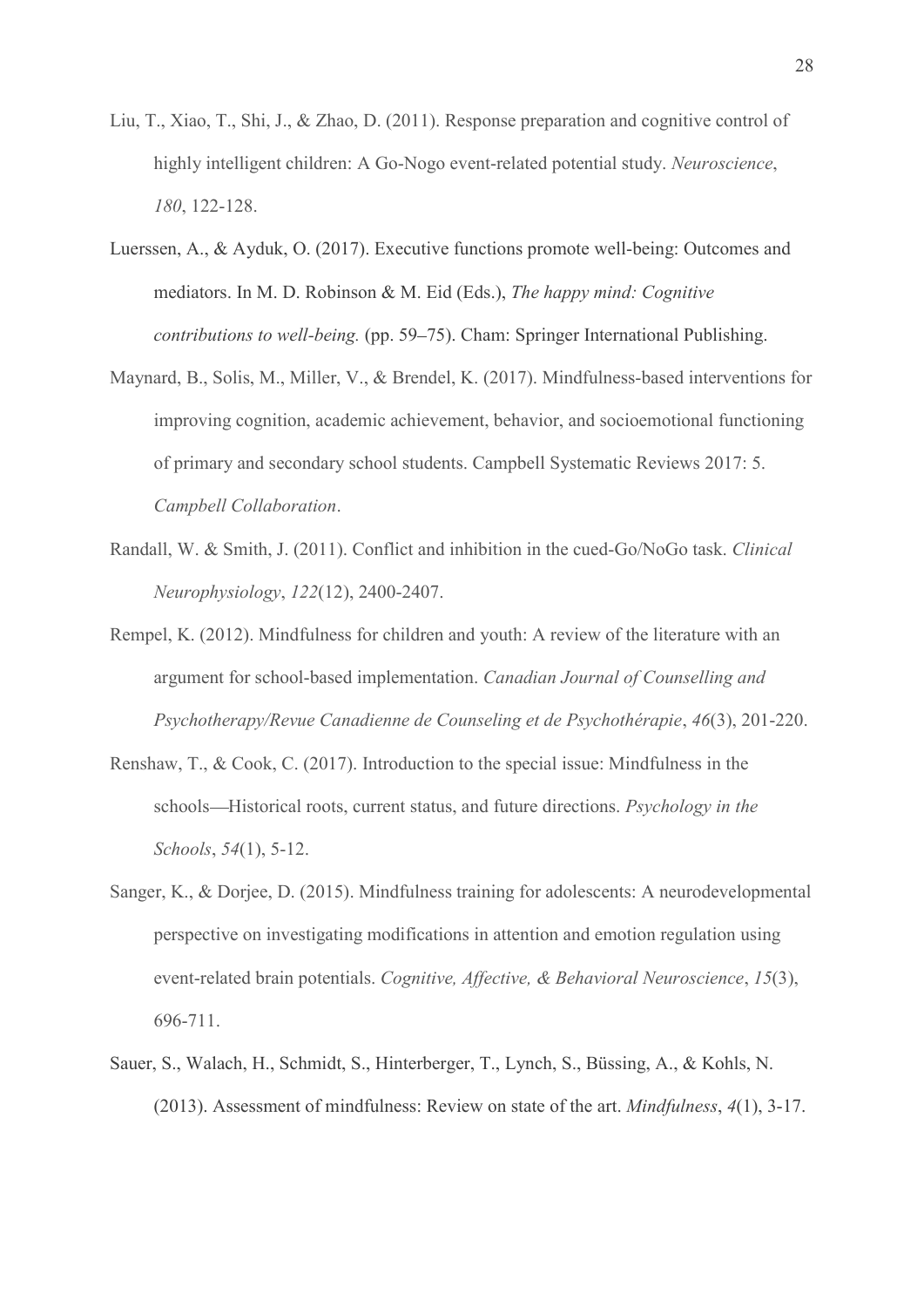- Schonert-Reichl, K. A., & Lawlor, M. S. (2010). The effects of a mindfulness-based education program on pre-and early adolescents' well-being and social and emotional competence. Mindfulness, 1(3), 137-151.
- Schonert-Reichl, K., Oberle, E., Lawlor, M., Abbott, D., Thomson, K., Oberlander, T., & Diamond, A. (2015). Enhancing cognitive and social-emotional development through a simple-to-administer mindfulness-based school program for elementary school children: A randomized controlled trial. Developmental Psychology, 51(1), 52-66.
- Shields, A., & Cicchetti, D. (1997). Emotion regulation among school-age children: The development and validation of a new criterion Q-sort scale. Developmental Psychology, 33(6), 906-916.
- Spronk, M., Jonkman, L., & Kemner, C. (2008). Response inhibition and attention processing in 5-to 7-year-old children with and without symptoms of ADHD: An ERP study. Clinical Neurophysiology, 119(12), 2738-2752.
- Takacs, Z. K., & Kassai, R. (2019). The efficacy of different interventions to foster children's executive function skills: A series of meta-analyses. Psychological Bulletin, 145(7), 653-697.
- Tsai, C., Pan, C., Cherng, R., Hsu, Y., & Chiu, H. (2009). Mechanisms of deficit of visuospatial attention shift in children with developmental coordination disorder: A neurophysiological measure of the endogenous Posner paradigm. Brain and Cognition, 71(3), 246-258.
- Tye, C., Asherson, P., Ashwood, K., Azadi, B., Bolton, P., & McLoughlin, G. (2014). Attention and inhibition in children with ASD, ADHD and co-morbid ASD+ ADHD: An event-related potential study. Psychological Medicine, 44(5), 1101-1116.
- Van Leeuwen, T., Steinhausen, H., Overtoom, C., Pascual-Rothenberger, A., ... & Brandeis, D. (1998). The continuous performance test revisited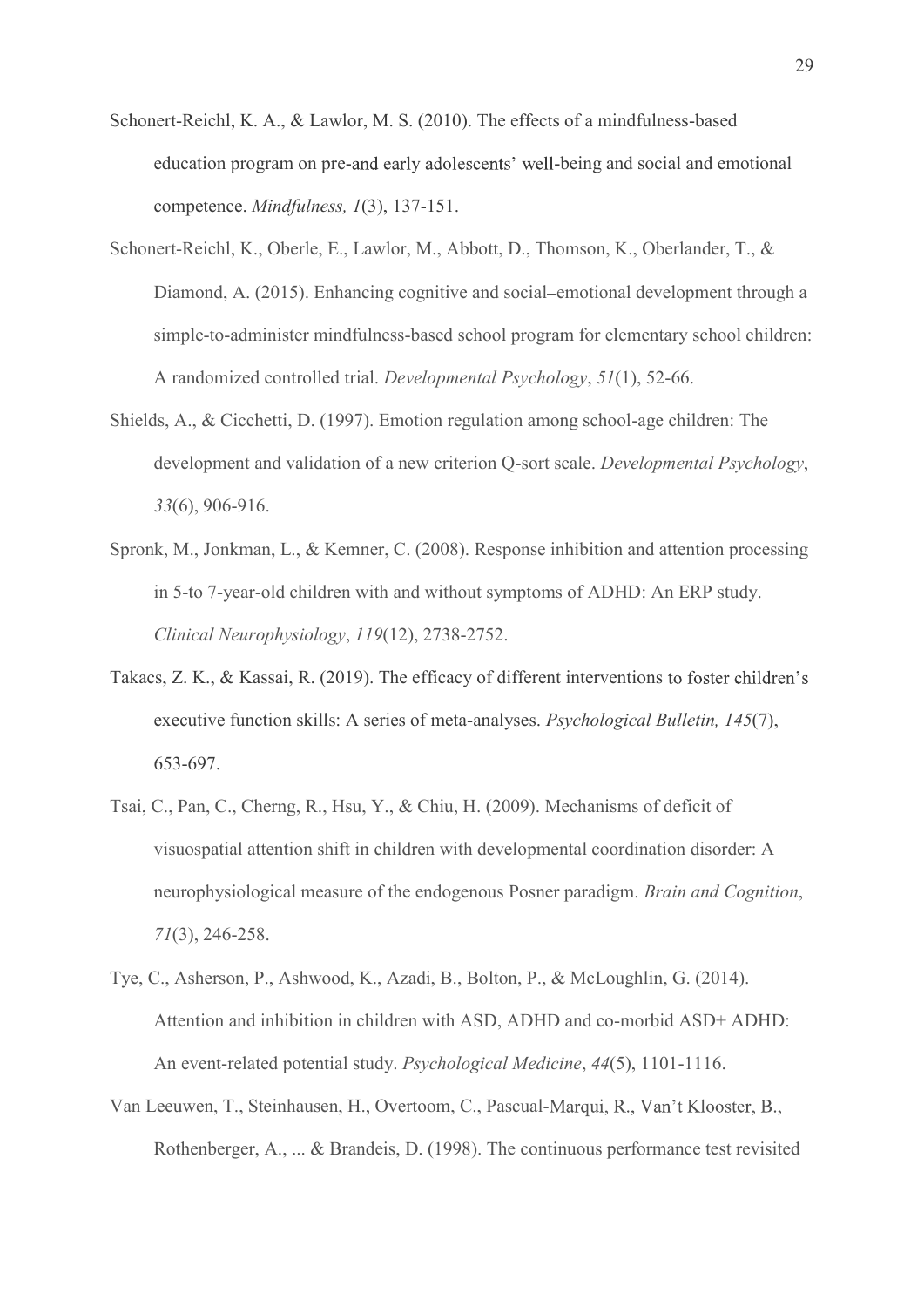with neuroelectric mapping: Impaired orienting in children with attention deficits. Behavioural Brain Research, 94(1), 97-110.

- Walach, H., Buchheld, N., Buttenmüller, V., Kleinknecht, N., & Schmidt, S. (2006). Measuring mindfulness—the Freiburg mindfulness inventory (FMI). Personality and Individual Differences, 40(8), 1543-1555.
- Waters, L., Barsky, A., Ridd, A., & Allen, K. (2015). Contemplative education: A systematic, evidence-based review of the effect of meditation interventions in schools. Educational Psychology Review, 27(1), 103-134.
- Zenner, C., Herrnleben-Kurz, S., & Walach, H. (2014). Mindfulness-based interventions in schools—a systematic review and meta-analysis. Frontiers in Psychology, 5, 603.
- Zoogman, S., Goldberg, S., Hoyt, W., & Miller, L. (2015). Mindfulness interventions with youth: A meta-analysis. Mindfulness, 6(2), 290-302.

### Footnotes

<sup>1</sup> In the context of the School-Based Meditation Model, well-being and social competence are thought to contribute to academic success, which seems to stand in contrast with some conceptualisations of academic success as mere academic achievement.

<sup>2</sup> Schoolteachers had also received informal training the The Present curriculum (Silverton, Sawyer, & Dorjee; http://thepresentcourses.org/), but they were not formally qualified to teach this curriculum to pupils nor did they implement The Present in a systematic way.

<sup>3</sup> When separate analyses were carried out for practice at school and at home, there was no effect of practice enjoyment on any outcome  $(p_s > .08)$ .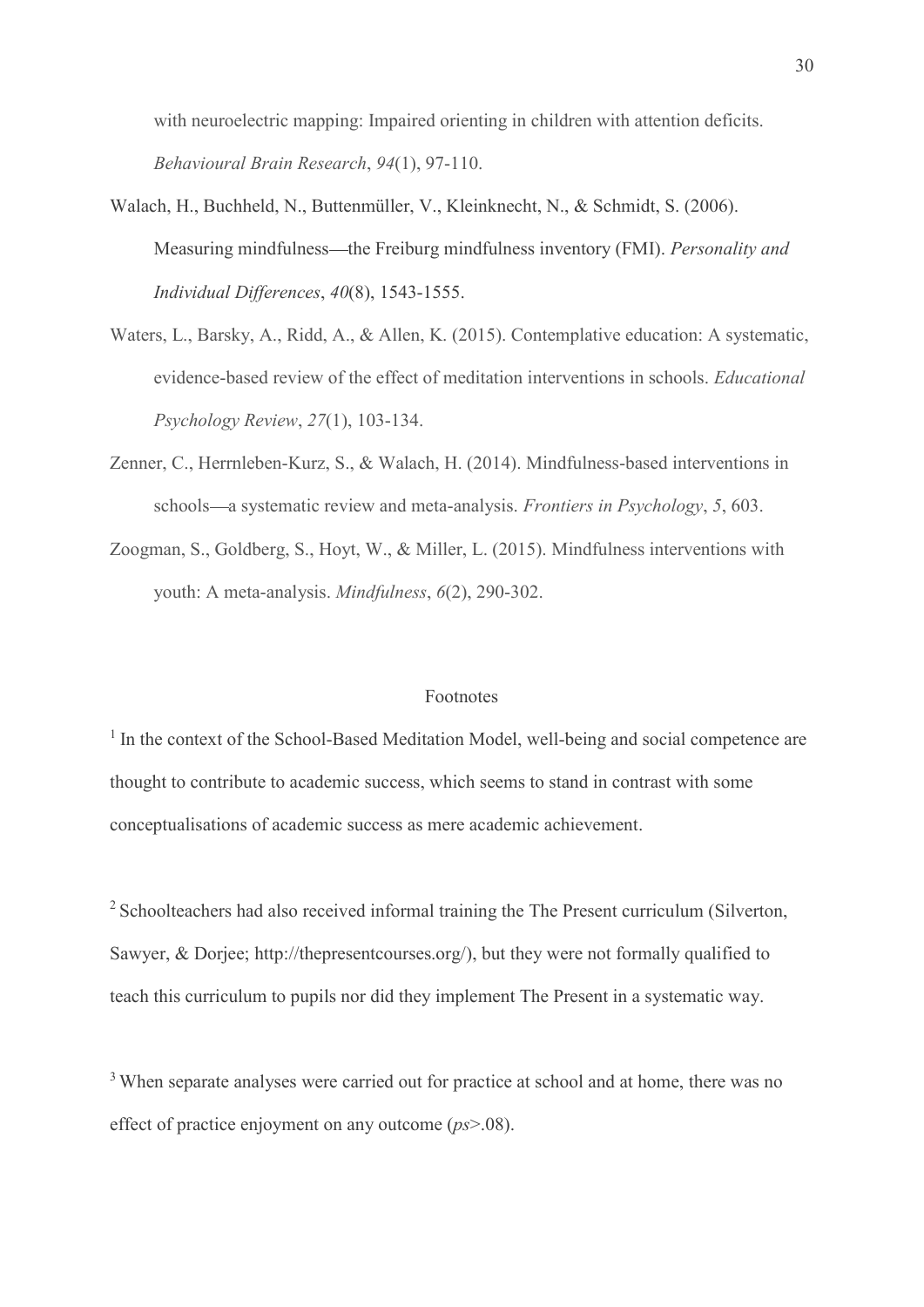### Table caption

Table 1. Descriptive statistics/frequencies of demographic variables, questionnaire-based and behavioral dependent measures, for the total sample and separately for the mindfulnessexperienced and the mindfulness-inexperienced group

### Figure captions

Figure 1. CPT: Stimuli and experimental procedure.

Figure 2A-C. Mindfulness experience and ERP modulation in a CPT. A: CNV: Linear derivation (Fz, Cz, Pz) of group average waveforms for each of the two conditions (Cue vs. NonCue). B: Cue-P3: Linear derivation (Pz, P3, P4) of group average waveforms for each of the two conditions (Cue vs. NonCue). C: Nogo-P3: Linear derivation (Pz, P3, P4, CP1, CP2) of group average waveforms for each of the two conditions (Go vs. Nogo). A 16Hz low-pass filter was applied for illustration purposes only.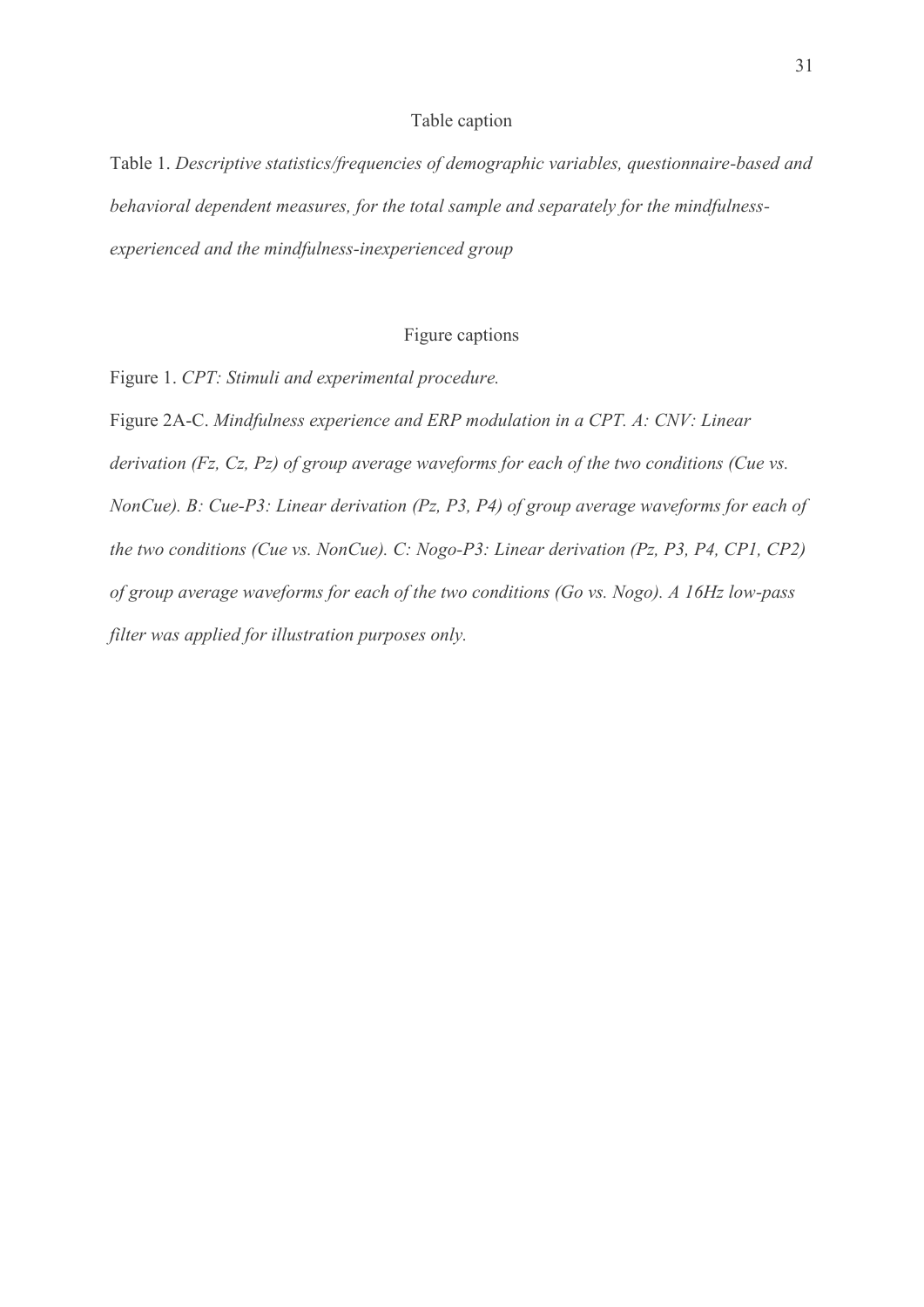|                                   |                             |                               | 32              |
|-----------------------------------|-----------------------------|-------------------------------|-----------------|
|                                   | Mindfulness-<br>experienced | Mindfulness-<br>inexperienced | Total           |
|                                   |                             |                               |                 |
| Mean age $(SD)$                   | 9.76(0.64)                  | 9.72(1.08)                    | 9.74(0.82)      |
| Percentage female                 | 60.60                       | 50.00                         | 56.60           |
| Percentage right-handed           | 87.90                       | 80.00                         | 84.91           |
| Percentage left-handed            | 12.10                       | 15.00                         | 13.21           |
| Percentage ambidextrous           | 0.00                        | 5.00                          | 1.89            |
| Percentage first language=English | 97.00                       | 20.00                         | 67.92           |
| Percentage first language=Welsh   | 3.00                        | 80.00                         | 32.08           |
| Mean CAMM (SD)                    | 24.00(5.10)                 | 23.50(6.85)                   | 23.81 (5.76)    |
| Mean PANAS-C PA (SD)              | 18.42 (3.62)                | 18.40 (5.91)                  | 18.42(4.56)     |
| Mean PANAS-C NA (SD)              | 7.12(2.04)                  | 8.32(2.65)                    | 7.56(2.33)      |
| Mean SWLS-C $(SD)$                | 20.91(3.03)                 | 20.15(3.83)                   | 20.63(3.34)     |
| Mean ERC Neg $(SD)$               | 4.87(3.93)                  | 13.00(3.89)                   | 7.70(5.51)      |
| Mean ERC ER (SD)                  | 20.80(4.25)                 | 23.25(4.83)                   | 21.65(4.51)     |
| Mean RT $(SD)$                    | 650.90 (169.03)             | 709.79 (279.80)               | 672.10 (214.60) |
| SD of RT (SD)                     | 171.10(46.16)               | 183.68 (54.20)                | 175.63 (49.03)  |
| CPT % impulses to 1st stimulus    | 0.52(0.83)                  | 1.23(2.60)                    | 0.77(1.69)      |
| CPT % target omissions            | 2.67(3.19)                  | 1.71(1.65)                    | 2.32(2.75)      |
| CPT % disinhibited responses      | 0.17(0.40)                  | 0.97(1.86)                    | 0.47(1.23)      |
| CPT % inattentive impulses        | 2.81(4.08)                  | 3.77(3.83)                    | 3.14(3.98)      |

Negative Affect Schedule for Children, positive affect subscale; PANAS-C NA=Positive and Negative Affect Schedule for Children, negative affect subscale; SWLS-C=Satisfaction with Life Scale adapted for Children; ERC Neg=Emotion Regulation Checklist, negativity/lability subscale; ERC ER=Emotion Regulation Checklist, emotion regulation subscale;

CPT=Continuous Performance Task.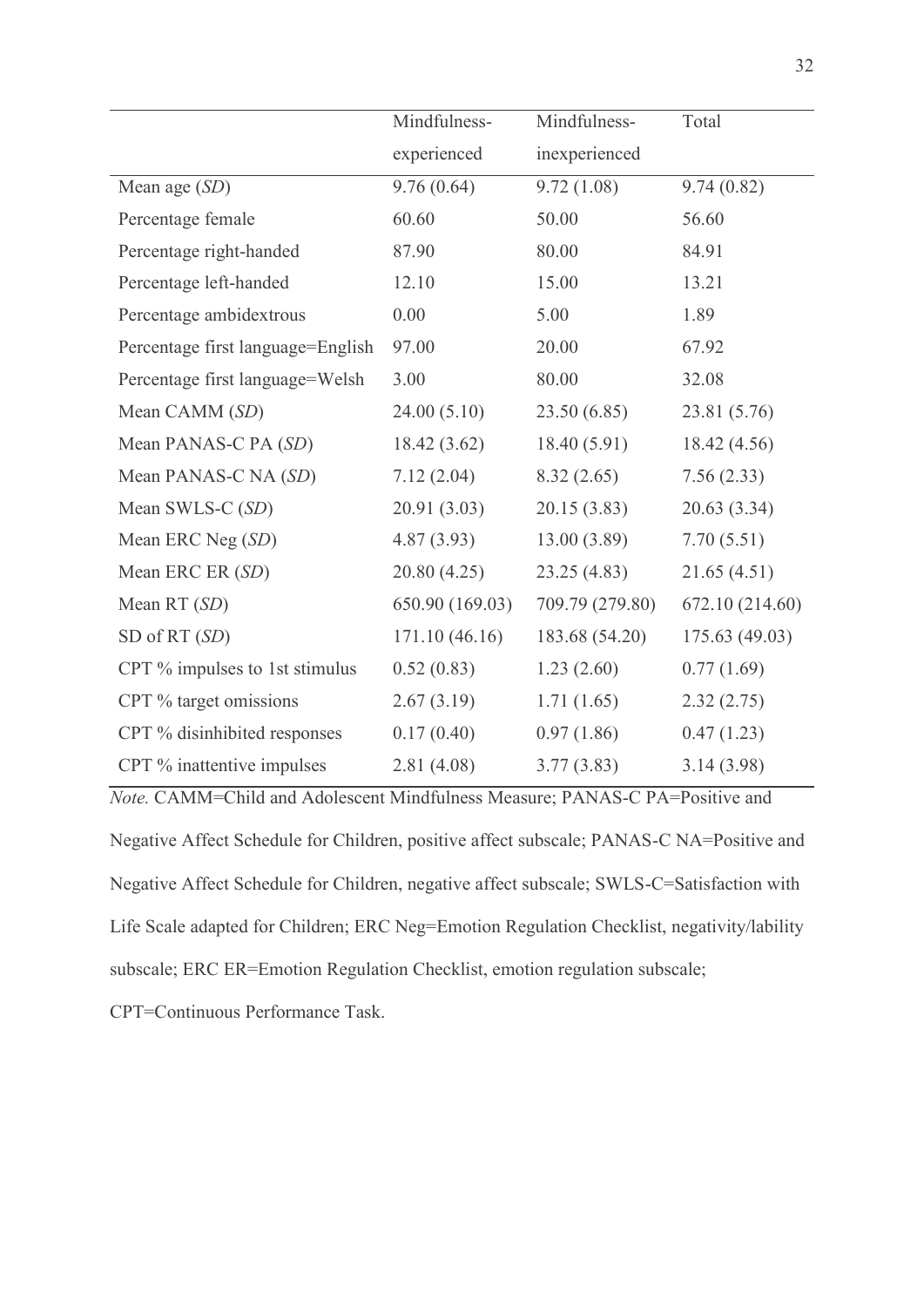

figure 1